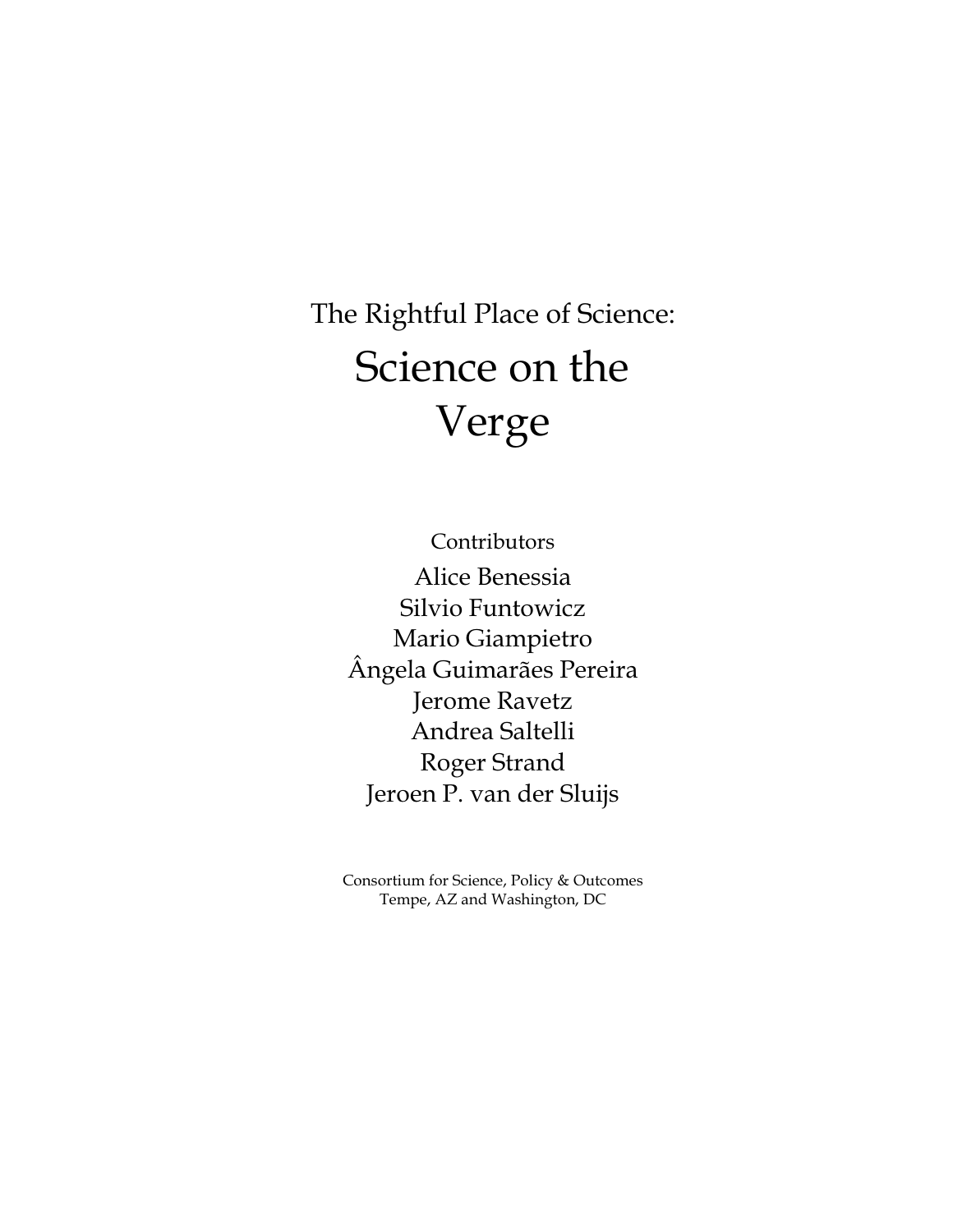#### THE RIGHTFUL PLACE OF SCIENCE: Science on the Verge

Copyright © 2016 Consortium for Science, Policy & Outcomes Arizona State University All rights reserved. Printed in Charleston, South Carolina.

The Rightful Place of Science series explores the complex interactions among science, technology, politics, and the human condition.

For information on the Rightful Place of Science series, write to: Consortium for Science, Policy & Outcomes PO Box 875603, Tempe, AZ 85287-5603 Or visit: http://www.cspo.org

Model citation for this volume:

Benessia, A., Funtowicz, S., Giampietro, M., Guimarães Pereira, Â., Ravetz, J., Saltelli, A., Strand, R., and van der Sluijs, J. P. 2016. *The Rightful Place of Science: Science on the Verge*. Tempe, AZ: Consortium for Science, Policy & Outcomes.

Other volumes in this series:

Pielke, Jr., R. 2014. *The Rightful Place of Science: Disasters and Climate Change*. Tempe, AZ: Consortium for Science, Policy & Outcomes.

Zurilnik, M. L., *et al*. *The Rightful Place of Science: Creative Nonfiction*. Tempe, AZ: Consortium for Science, Policy & Outcomes.

> ISBN: 0692596380 ISBN-13: 978-0692596388 LCCN: 2016932268 FIRST EDITION, MARCH 2016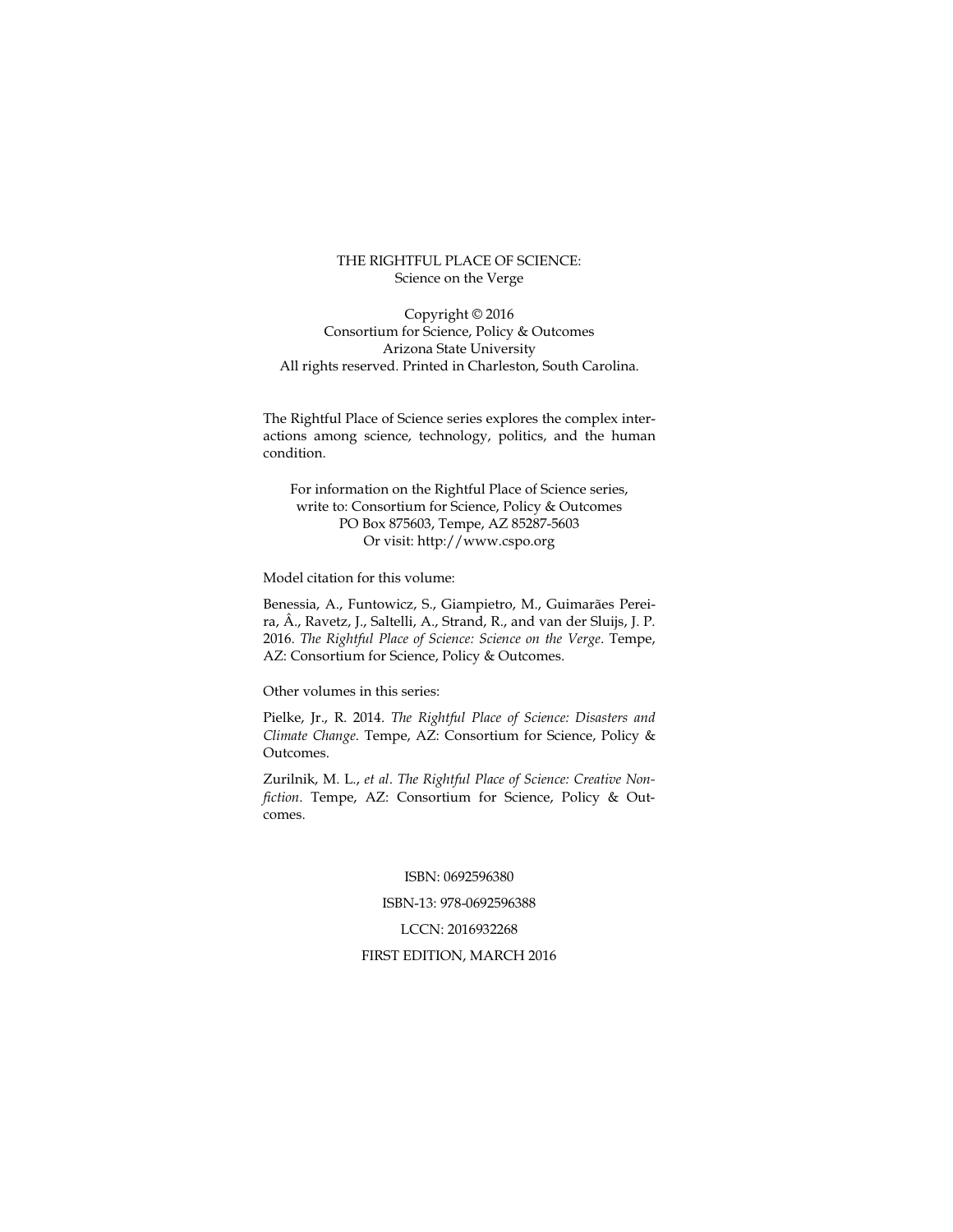#### **CONTENTS**

|   | Preface                                                                                                               | i   |
|---|-----------------------------------------------------------------------------------------------------------------------|-----|
|   | Foreword<br>Daniel Sarewitz                                                                                           | iii |
| 1 | Who Will Solve the Crisis in Science?<br>Andrea Saltelli, Jerome Ravetz and<br>Silvio Funtowicz                       | 1   |
| 2 | The Fallacy of Evidence-Based Policy<br>Andrea Saltelli and Mario Giampietro                                          | 31  |
| 3 | Never Late, Never Lost, Never Unprepared<br>Alice Benessia and Silvio Funtowicz                                       | 71  |
| 4 | Institutions on the Verge: Working at the Science<br>Policy Interface<br>Ângela Guimarães Pereira and Andrea Saltelli | 115 |
| 5 | Numbers Running Wild<br>Jeroen P. van der Sluijs                                                                      | 151 |
| 6 | Doubt has been Eliminated<br>Roger Strand                                                                             | 189 |
|   | About the Authors                                                                                                     | 209 |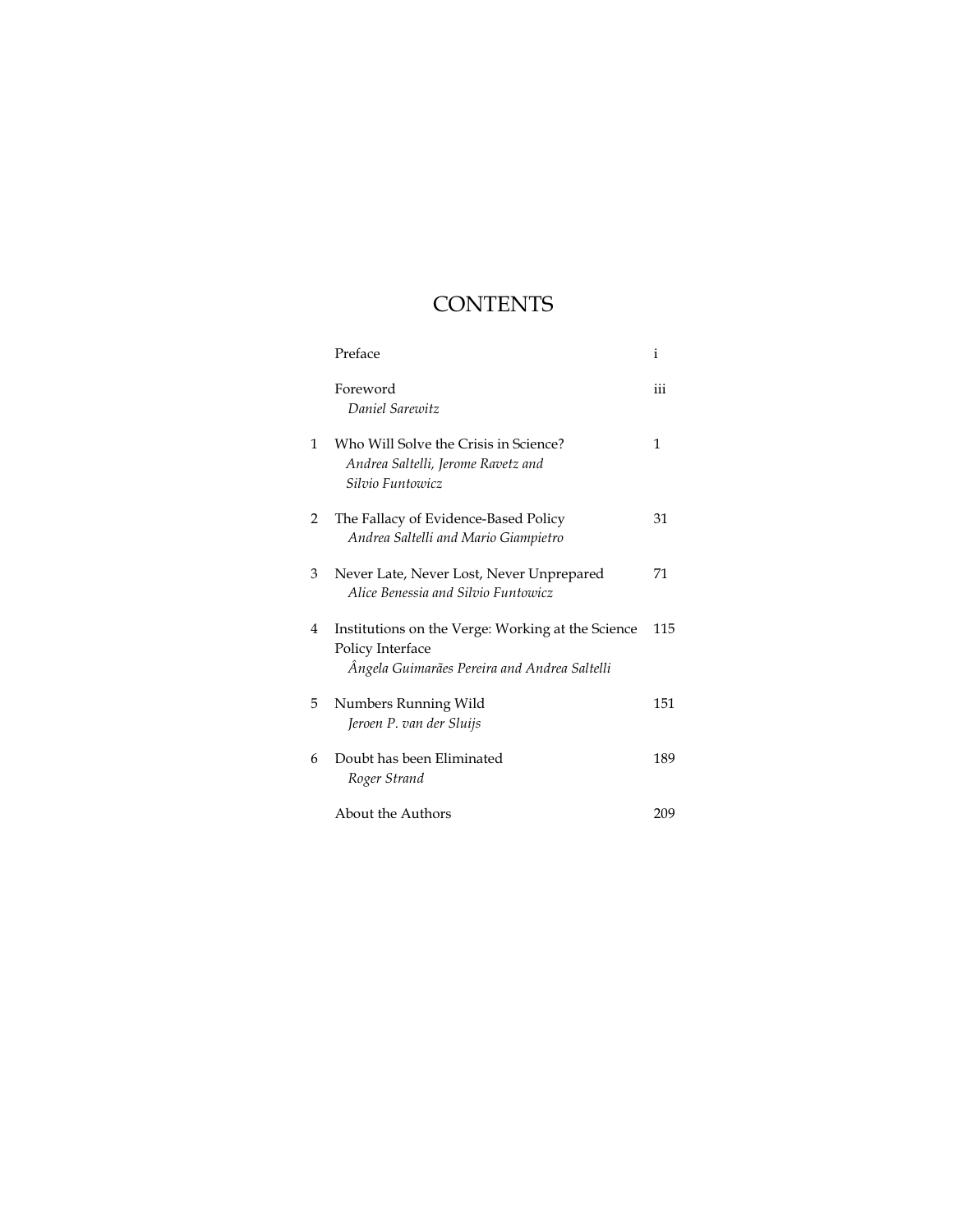# 1

## WHO WILL SOLVE THE CRISIS IN SCIENCE?

### Andrea Saltelli, Jerome Ravetz and Silvio Funtowicz

#### **Endangered science**

The integrity of science has been the subject of increasing concern, among scientists and the media, over the past decade. Although science is still among the most trusted of public institutions, the crisis of quality within science is now threatening to erode that trust.

Attempting to explain "Why most published research findings are false", Ioannidis (2005) expresses "increasing concern that in modern research, false findings may be the majority or even the vast majority of published research claims". The same author has created a Meta-Research Innovation Centre (METRICS) at Stanford to combat "bad science" (*Economist*, 2014). In a later paper Ioannidis (2014) estimated that as much as 85% of research funding is wasted as a result of shoddy science a serious claim for an enterprise that absorbs sizeable portions of public expenditure. According to *The Lancet* (2015)—which in 2014 ran a series on "Research: increas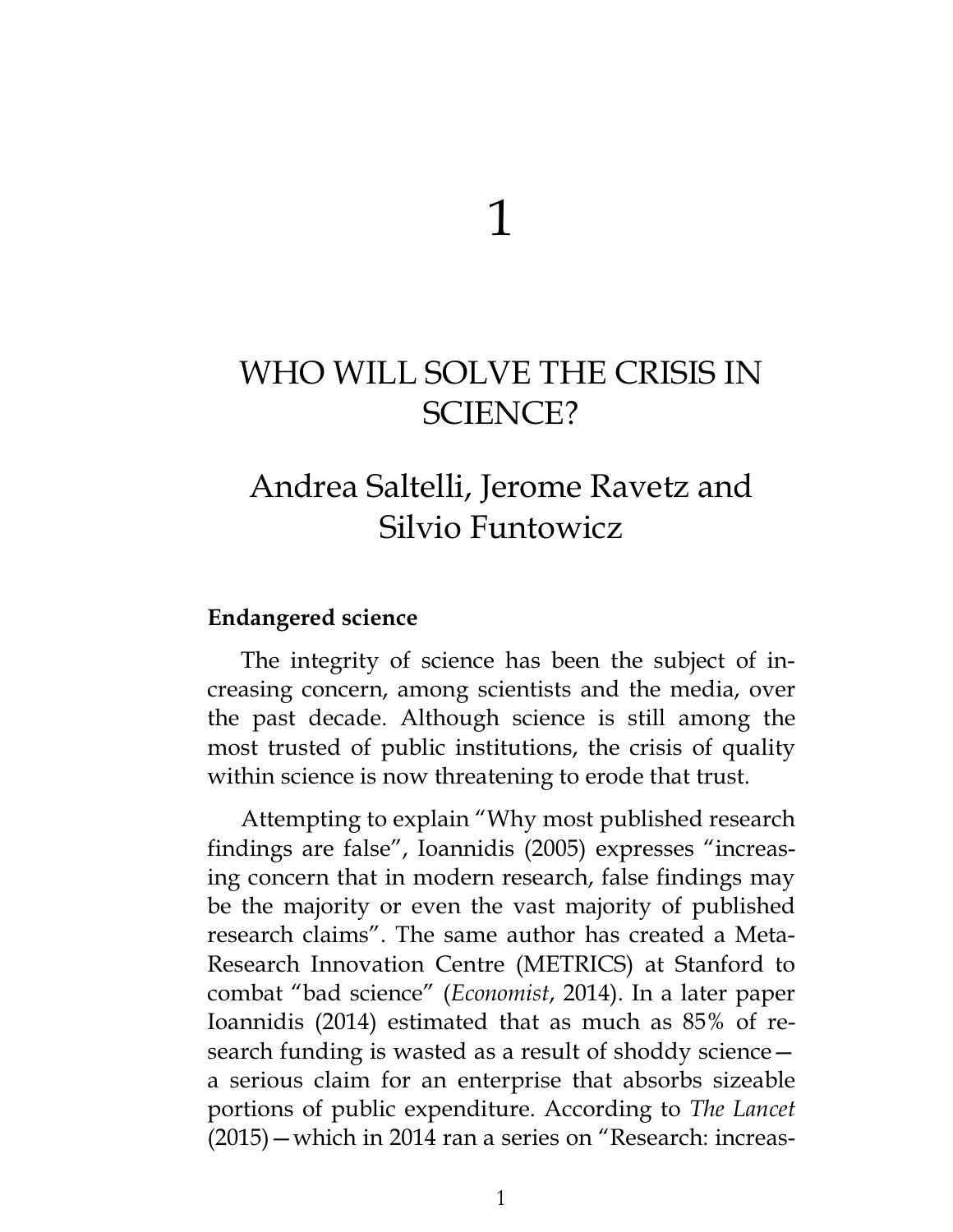ing value, reducing waste"—an estimated \$200 billion was wasted on science in the U.S. in 2010 alone.

 "Unreliability in scientific literature" and "systematic bias in research" have been denounced by Boyd (2013); in the field of organic chemistry Sanderson notes that "Laboratory experiments cannot be trusted without verification" (2013); Begley (2013: 433-434) decries "Suspected work […in] the majority of preclinical cancer papers in top tier journals". In an earlier paper Begley and Ellis (2012) note that a team of researchers working to reproduce 'landmark studies' in haematology and oncology were able to reproduce only 11% of the original findings.

Natural and medical sciences are not the only domains concerned. Nobel laureate Daniel Kahneman was among the first to sound the alarm in the field of behavioural sciences, warning that he saw "a train wreck looming" (quoted in Yong, 2012). Another Nobel laureate, Joseph Stiglitz, described the mathematical work associated with the financial instruments at the origin of the present recession as having been corrupted by "perverse incentives and flawed models—accelerated by a race to the bottom" (2010: 92).

Fraud and misconduct may be only part of the greater problem of integrity in science, but they are the most visible signs of a crisis. The retraction by the journal *Science* of findings according to which political activists could convince conservative voters to change their minds on same-sex marriage in brief face-to-face conversations prompted the *New York Times* (2015) to headline with "Scientists who cheat", and *Nature* (2015), with "Misplaced faith". Citing the finding that nine in ten British people would trust scientists to follow the rules (according to an Ipsos MORI poll), the *Nature* editorial asked pointedly, "How many scientists would say the same?"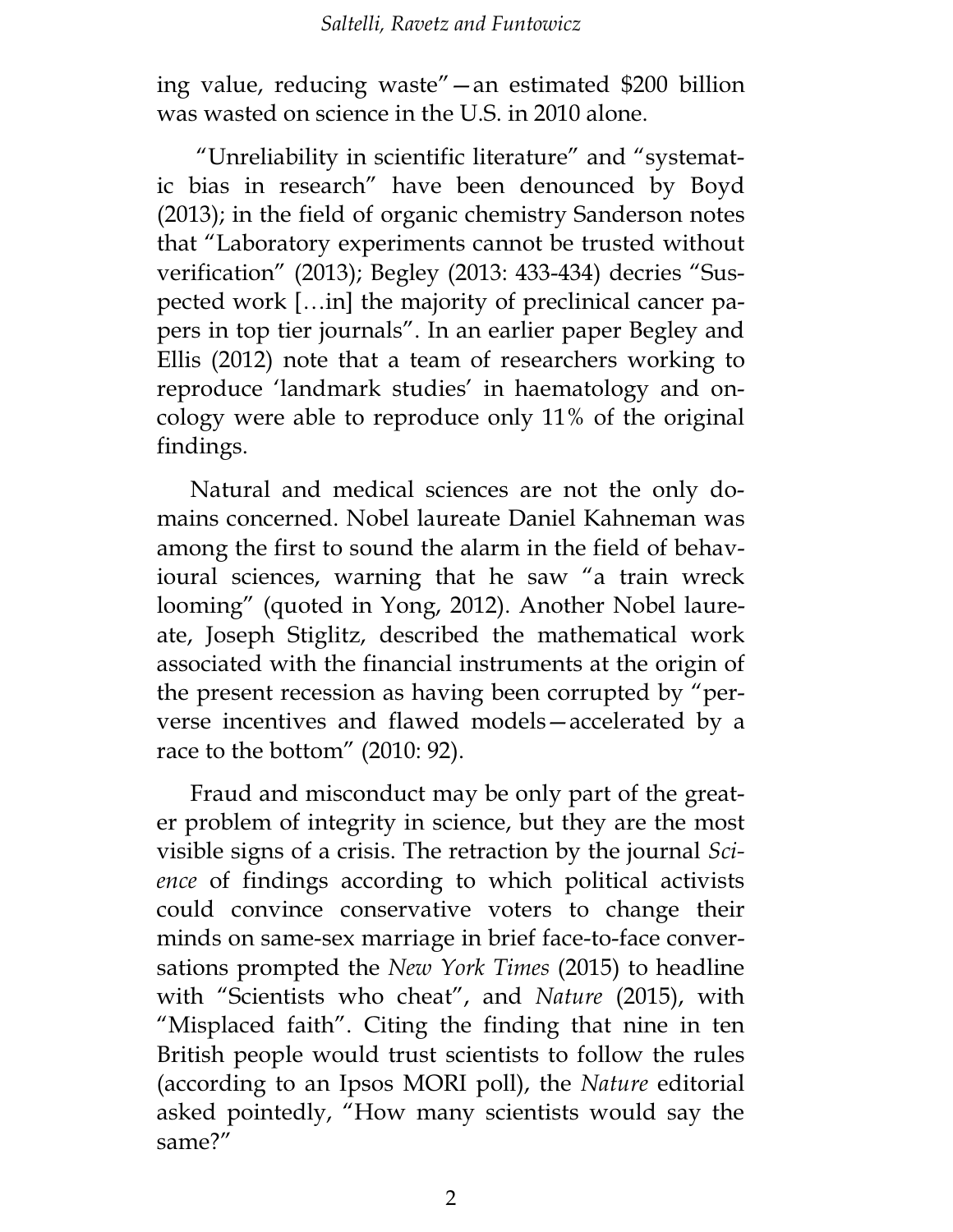*Who Will Solve the Crisis in Science?* 

Various initiatives have been launched to record misconduct and track retractions (for example, "Retraction Watch<sup>"1</sup>), while problems of reproducibility have been addressed by, for example, the "Reproducibility Initiative"2 (*Nature Biotechnology*, 2012). However, the process of checking which results are reproducible and which are not is arduous, as reluctance to share data hampers the reproducibility effort (Van Noorden, 2015).

Four World Conferences on Research Integrity have been held between 2007 and 2015 (see *The Lancet*, 2015, for a discussion); the issues are debated in think tanks (Horton, 2015); and as recently as October 2013 the weekly news magazine *The Economist* dedicated its cover page to the subject, with an editorial exploring "How science goes wrong":

*Science still commands enormous—if sometimes bemused—respect. But its privileged status is founded on the capacity to be right most of the time and to correct its mistakes when it gets things wrong. […] The false trails laid down by shoddy research are an unforgivable barrier to understanding. (*Economist*, 2013: 11)* 

The crisis in reproducibility must imply a dysfunction in science's own quality control mechanisms. In 2015 the publisher Springer and the Université Joseph Fourier released 'SciDetect', software designed to detect fake scientific papers (Springer, 2015): "The open source software [SciDetect] discovers text that has been generated with the SCIgen computer program and other fakepaper generators like Mathgen and Physgen". In China, "A *Science* investigation has uncovered a smorgasbord of questionable practices including paying for author's slots on papers written by other scientists and buying papers from online brokers" (Hvistendahl, 2013).

 <sup>1</sup> See http://retractionwatch.wordpress.com

<sup>2</sup> See http://www.reproducibilityinitiative.org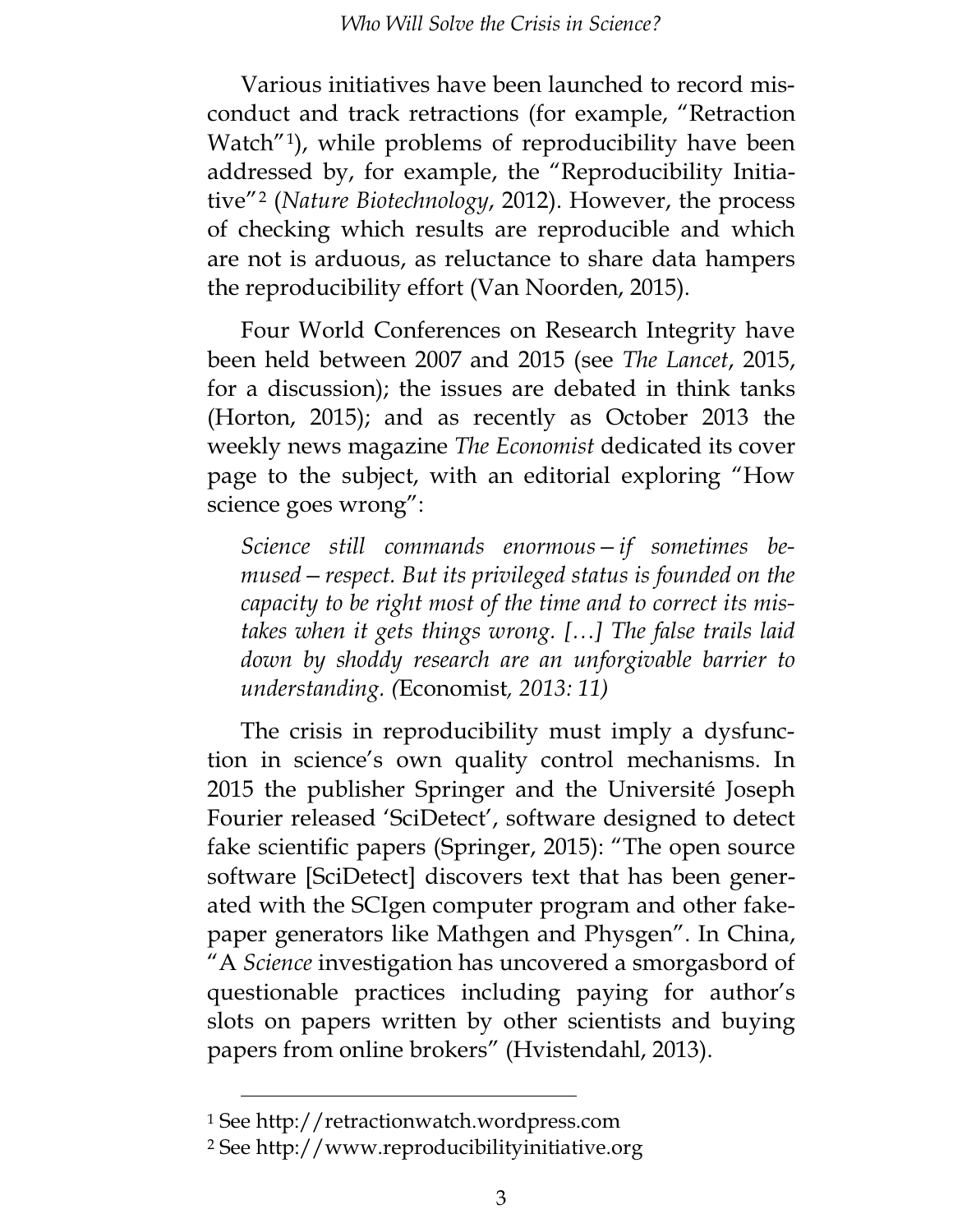A superficial reading of the evidence could yield the impression that the main cause of the reproducibility crisis is the deficient statistical competence of scientists themselves. This is the line taken by *The Economist* (2013) in the issue quoted above and which is mostly based on a reading of Ioannidis (2005). According to this reading, the theory and practice of P-values, false positives and false negatives should be taught more rigorously to practicing scientists. However, for some commentators, "P-values are just the tip of the iceberg" (Leek and Peng, 2015), and more fundamental problems pervade the whole data-based evidential chain. In addition to statistical skills, issues surrounding incentives are also prominent in the literature quoted above (Ioannidis, 2005; Stiglitz, 2010).

While at the beginning of the integrity movement (marked by the first World Conference in 2007) the main concerns were misconduct and fraud, the proliferating number of individual cases was soon recognized to be symptomatic of a more general malaise. The focus then shifted to "strengthening research integrity and responsible conduct of research worldwide" (*Lancet*, 2015).

#### **Solutions to the crisis from within the scientific community**

In this section we look at 'remedies from within' that is, recipes that have been put forward from the affected community itself (*e.g.* scientific editors, scientists and research institutions) to tackle the crisis. There has been no lack of effort to find remedies for the perceived problems in science. Worthy and ingenious suggestions for repair and reform of the quality assurance system are regularly produced and widely discussed. A notable example is the San Francisco Declaration on Research Assessment, a manifesto drafted by a group of editors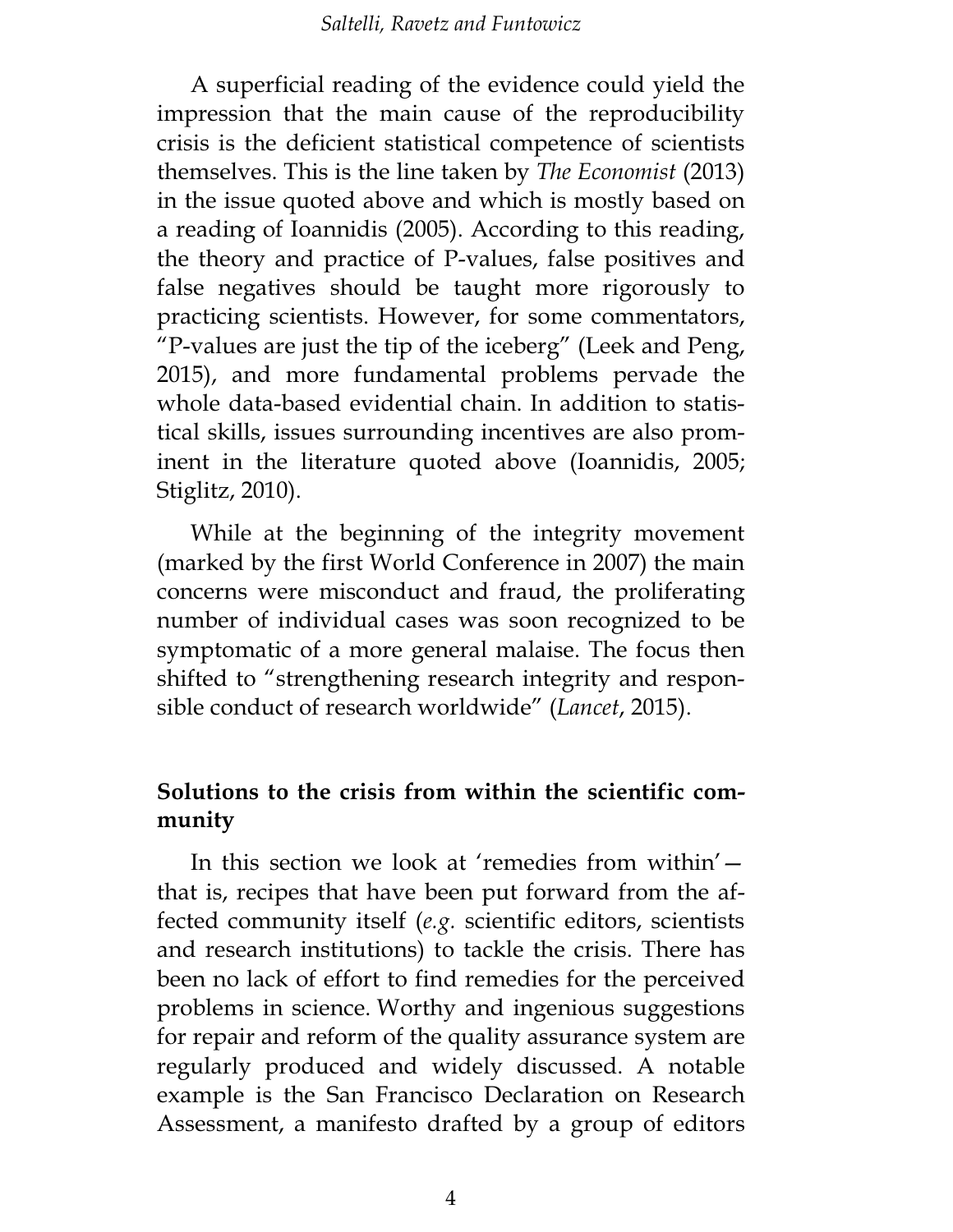*Who Will Solve the Crisis in Science?* 

and publishers of scholarly journals who convened during the Annual Meeting of the American Society for Cell Biology (ASCB) in San Francisco in December 20123. As of June 2015 the declaration has been signed by 12,377 individuals and 572 organizations. For *The Lancet* (2015) the most relevant recommendation in the Declaration is, *verbatim*, "Do not use journal-based metrics, such as Journal Impact Factor, as a surrogate measure of the quality of individual research articles to assess an individual scientist's contributions, or in hiring, promotion, or funding decisions." The link between the use of better and more diverse (including more qualitative) metrics to appraise researchers' work on one hand, and transparency in the rules for grant allocation, hiring and promotion on the other, is central to the recommendations contained in the Declaration. The recommendations are arranged into five groups: general, for institutions, for publishers, for organizations that supply metrics and for researchers. Several recommendations are common to two or more groups.

While some of the recommendations in the San Francisco Declaration would be straightforward to implement (for example, enlarging the list of the metrics commonly used to appraise journals, to include '5-year impact factor, EigenFactor […], SCImago […], h-index, editorial and publication times'), others would be more difficult and potentially contentious, as they concern the measurement of the impact of research on practice and policy:

*For the purposes of research assessment, consider the value and impact of all research outputs (including datasets and software) in addition to research publications, and consider a broad range of impact measures including qualitative in-*

 <sup>3</sup> See http://am.ascb.org/dora/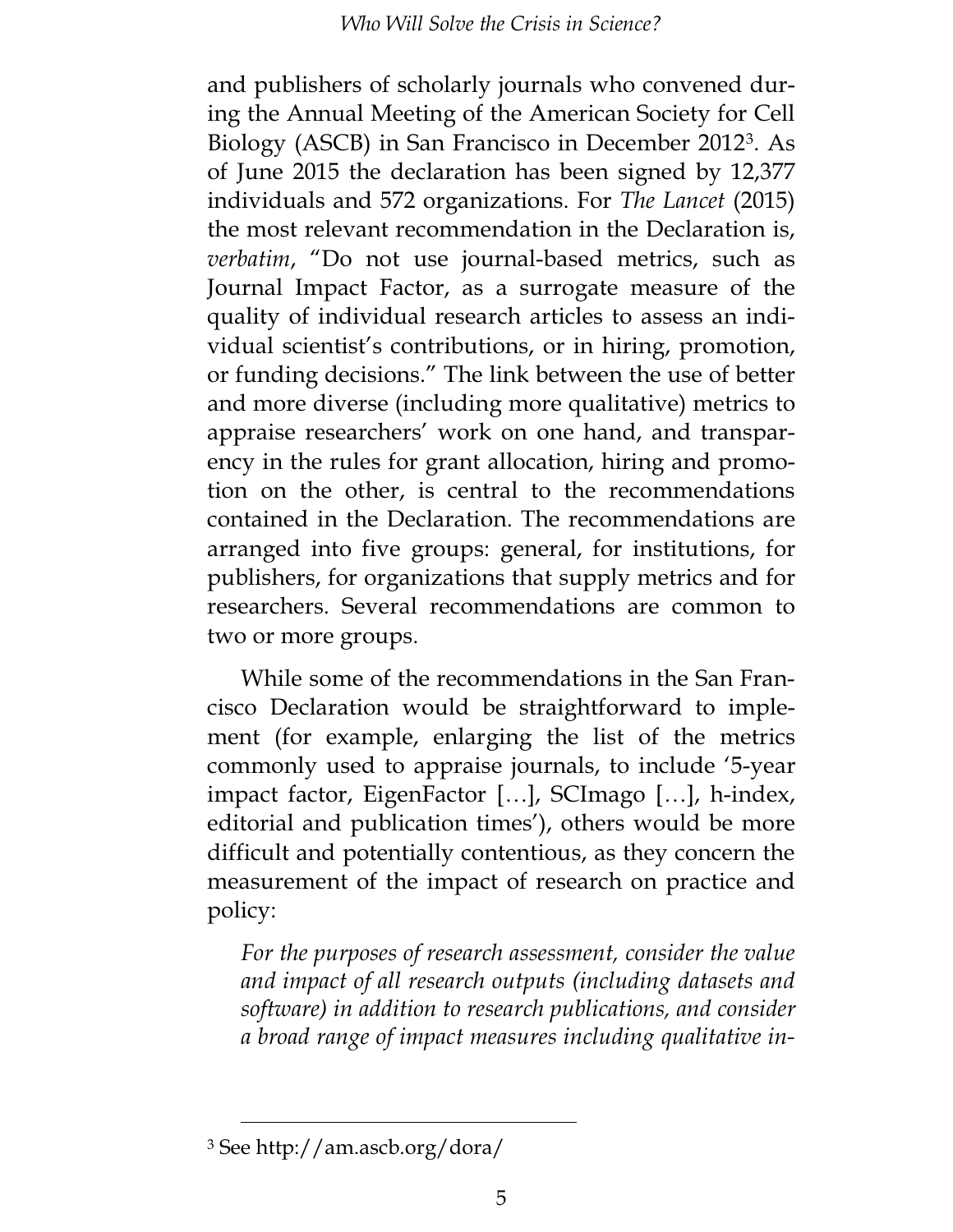*dicators of research impact, such as influence on policy and practice.* 

Examples of recommendations for publishers are:

*Whether a journal is open-access or subscription-based, remove all re-use limitations on reference lists in research articles and make them available under the Creative Commons Public Domain Dedication. […] Remove or reduce the constraints on the number of references in research articles, and, where appropriate, mandate the citation of primary literature in favor of reviews in order to give credit to the group(s) who first reported a finding.* 

As mentioned, there are parallels between the recommendations addressed to the various groups, so those specific to researchers include suggestions on how to behave when involved in committees making decisions about funding, hiring, tenure or promotion. Also recommended are: the citing of primary literature; the use of a broad range of criteria to evaluate the research of peers; and the questioning of research assessment practices that rely inappropriately on 'Journal Impact Factors'.

A checklist of good practice from the perspective of a researcher is offered by Ioannidis (2014) in his paper, "How to Make More Published Research True". His recommendations start with scientific practices:

*To make more published research true, practices [should] include the adoption of large-scale collaborative research; replication culture; registration; sharing; reproducibility practices; better statistical methods; standardization of definitions and analyses; more appropriate (usually more stringent) statistical thresholds; and improvement in study design standards, peer review, reporting and dissemination of research, and training of the scientific workforce.*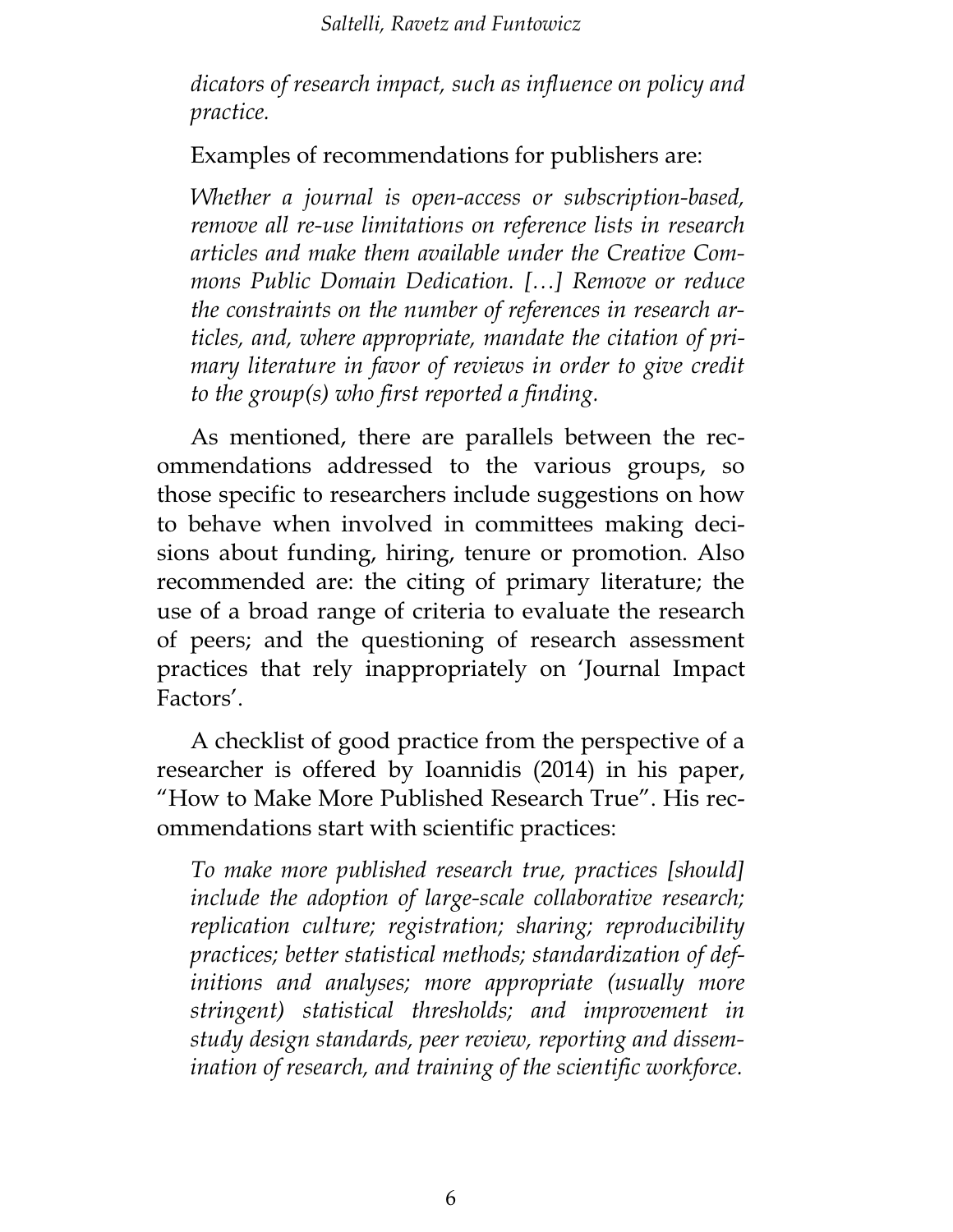Another of his suggestions is to apply a scientific method (specifically counterfactual verification) to what works in science itself:

*Selection of interventions to improve research practices requires rigorous examination and experimental testing whenever feasible.* 

Two further recommendations from Ioannidis target the system of incentives:

*Optimal interventions need to understand and harness the motives of various stakeholders who operate in scientific research […].* 

*Modifications need to be made in the reward system for science, affecting the exchange rates for currencies (e.g., publications and grants) and purchased academic goods (e.g., promotion and other academic or administrative power) and introducing currencies that are better aligned with translatable and reproducible research.* 

Most of the recommendations listed above by way of example are unproblematic: who would argue against more transparency, less reliance on metrics that can be manipulated, or a less stringent licensing system to protect authorship? It also seems logical that the system of 'currencies' regulating research careers should be in alignment with the type of science one wishes to foster. At the same time, we suggest that a tendency to focus on the issues surrounding incentives as if these were core of the problem may lead us to overlook deeper and more fundamental factors; if the prevalence of low-quality research were in fact a manifestation of a state of corruption in science, the cure would not be only a matter of improved arrangements for collaboration, inspection or regulation (Ravetz, 1971: 407).

This use of the word 'corruption' above does *not* imply that most, or even many, scientists consciously purvey false or faulty results for some undeserved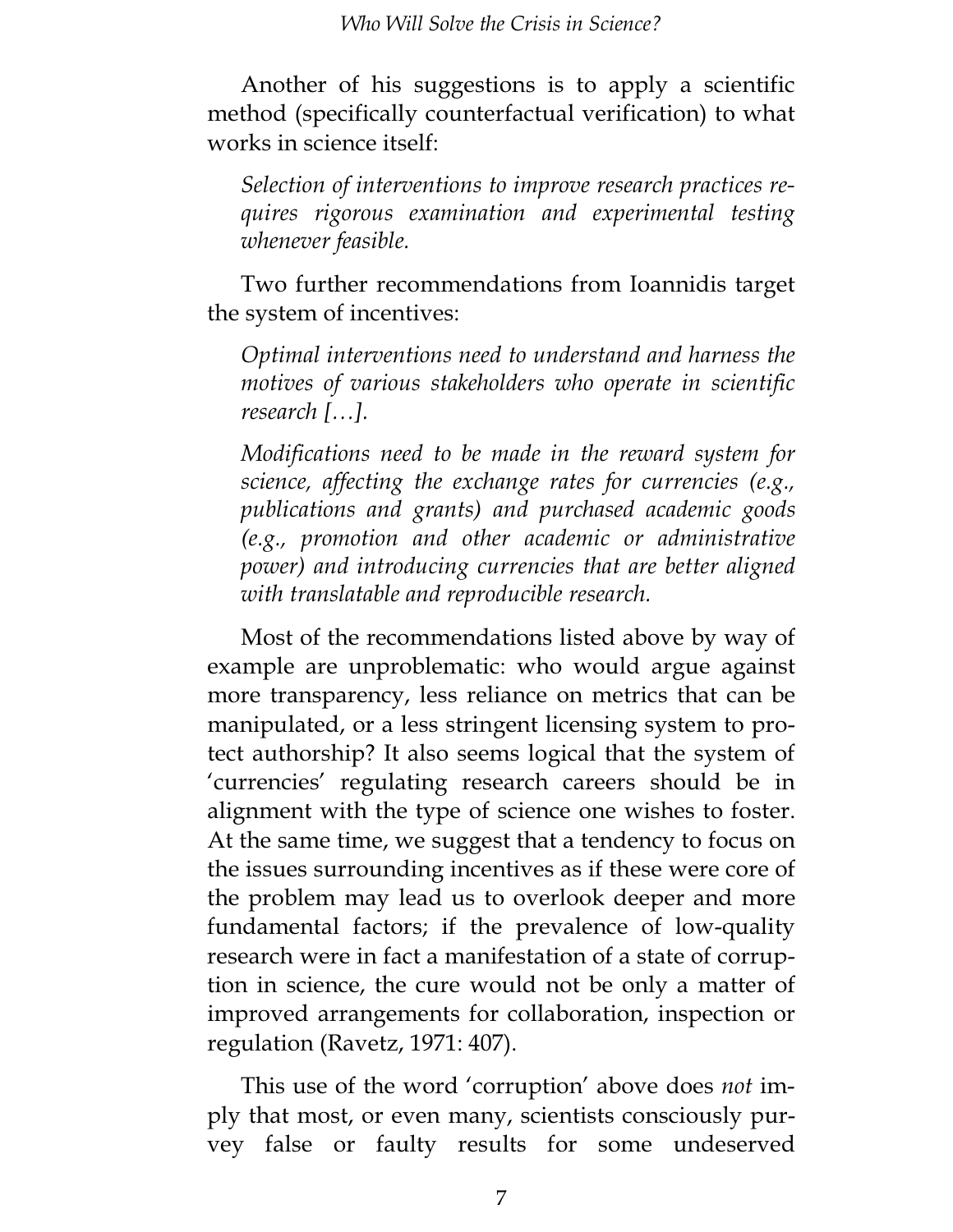reward. Rather, it refers to a situation in which, because of changing social arrangements and ethical frameworks, and the consequent discrepancy between the image and the reality of scientific life, it becomes increasingly difficult for scientists to do the good work to which they would normally aspire. In every socially organized activity there are pressures on individuals to pursue short-term personal gains (or to seek protection) at the expense of higher goals. The quality assurance system in science has the function of protecting its practitioners from those corrupting pressures, by implementing testing routines which are supported by incentives and sanctions, backed up by informal peer pressure and validated by the leadership of exemplary individuals (Ravetz, 1971: 22-23). This is clearly a complex social system whose effective functioning cannot be guaranteed by administrative means alone. An apparent confirmation of the systematic character of the corruption problem has been provided by the leaked dossier on fraud in British science reported by the *Times Higher Education* (Matthews, 2015).

The fact that it appears to be extremely difficult to find effective solutions (Horton, 2015) suggests that the problem of quality in science may have its roots in a "structural contradiction" in the very system of production of scientific knowledge (Ravetz, 2011).

#### **Rethinking the problem**

In this section we suggest that the crisis in science has not yet been accurately described or diagnosed and that real insight into the situation will require a deeper analysis of its causes.

The root of the crisis could well lie in the very success of science. In his 1963 work *Little Science, Big Science*, de Solla Price anticipated that science would reach satura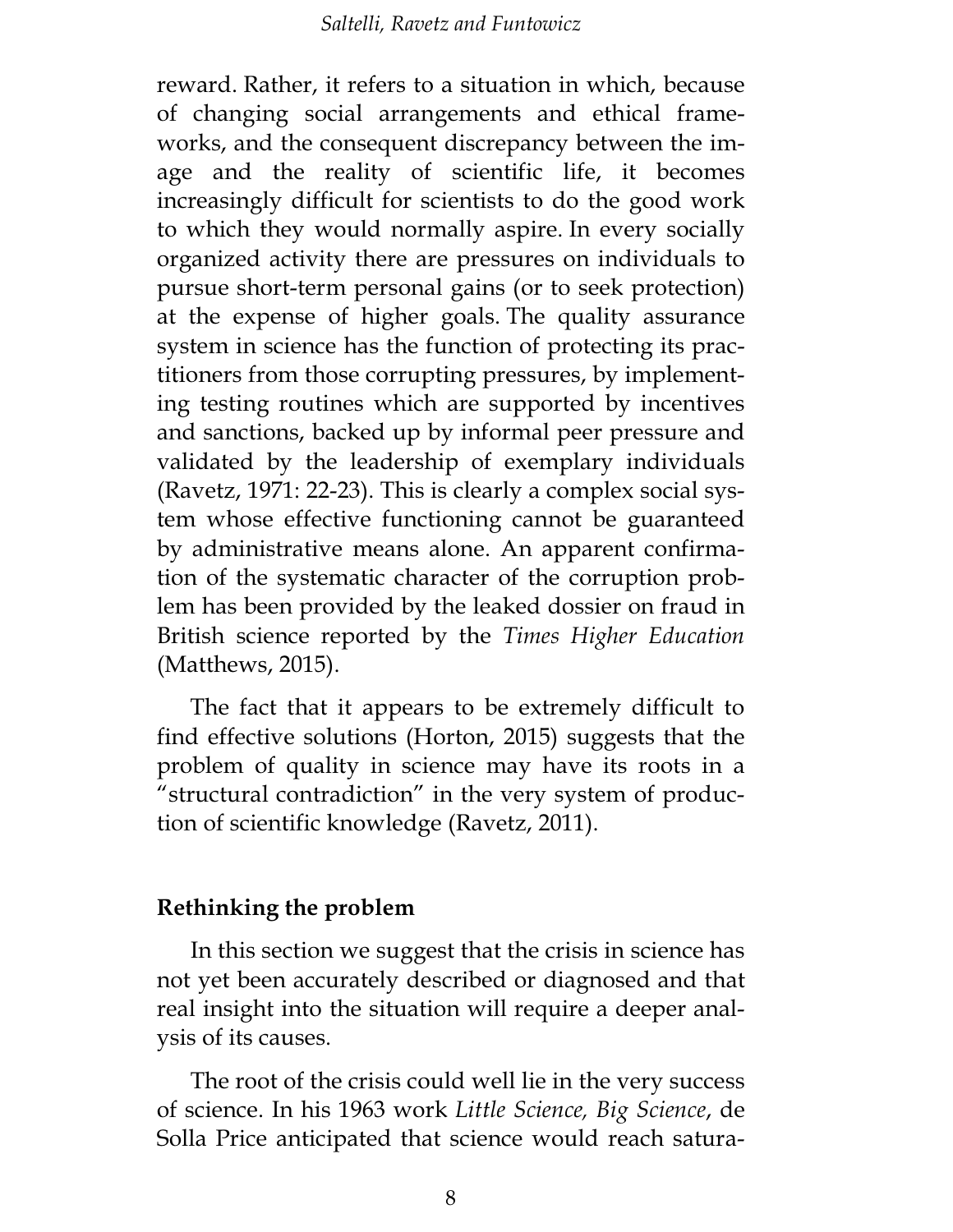tion (and in the worst case senility) as a result of its own rapid exponential growth, in terms of numbers of researchers, publications, volume of outlays, *etc*. (1963: 1- 32). De Solla Price was a perceptive witness of the transformation of science. Though the distinction between little and big science was inspired by an earlier work of Weinberg (1961), De Solla Price had a clear understanding of how the social organization of science and quality control systems would have to change under the new conditions of post-war industrialized science.

De Solla Price is considered today the father of scientometrics, although his forewarnings of the impossibility of the endless growth of science and the implicit dangers in the change in the status of researchers received relatively little attention at the time. Without a doubt, a major cause of the present difficulties is the sheer scale of big science. As personal contact among researchers in the same field has become impossible, scientific communities are less cohesive than before. Big science also engenders the need for 'objective' mass metrics of quality, which are inevitably imperfect and often perverse and corruptible. These effects are compounded by new economic and commercial pressures, in a social and cultural context in which the idealism that motivated 'little science' is no longer compelling.

Disruptive qualitative changes in the conduct of research have been identified by historian and philosopher of economic thought Philip Mirowski as the effects of the 'commoditization' of science. Mirowski offers his detailed aetiology of the predicaments of science in his 2011 book *Science-Mart: Privatizing American Science*. He makes reference in the title to the aggressive giant supermarket chain Walmart, which epitomizes a culture and ideology that, in Mirowski's diagnosis, represent a large part of the problem. According to Mirowski, since the 1980s neoliberal ideologies have succeeded in estab-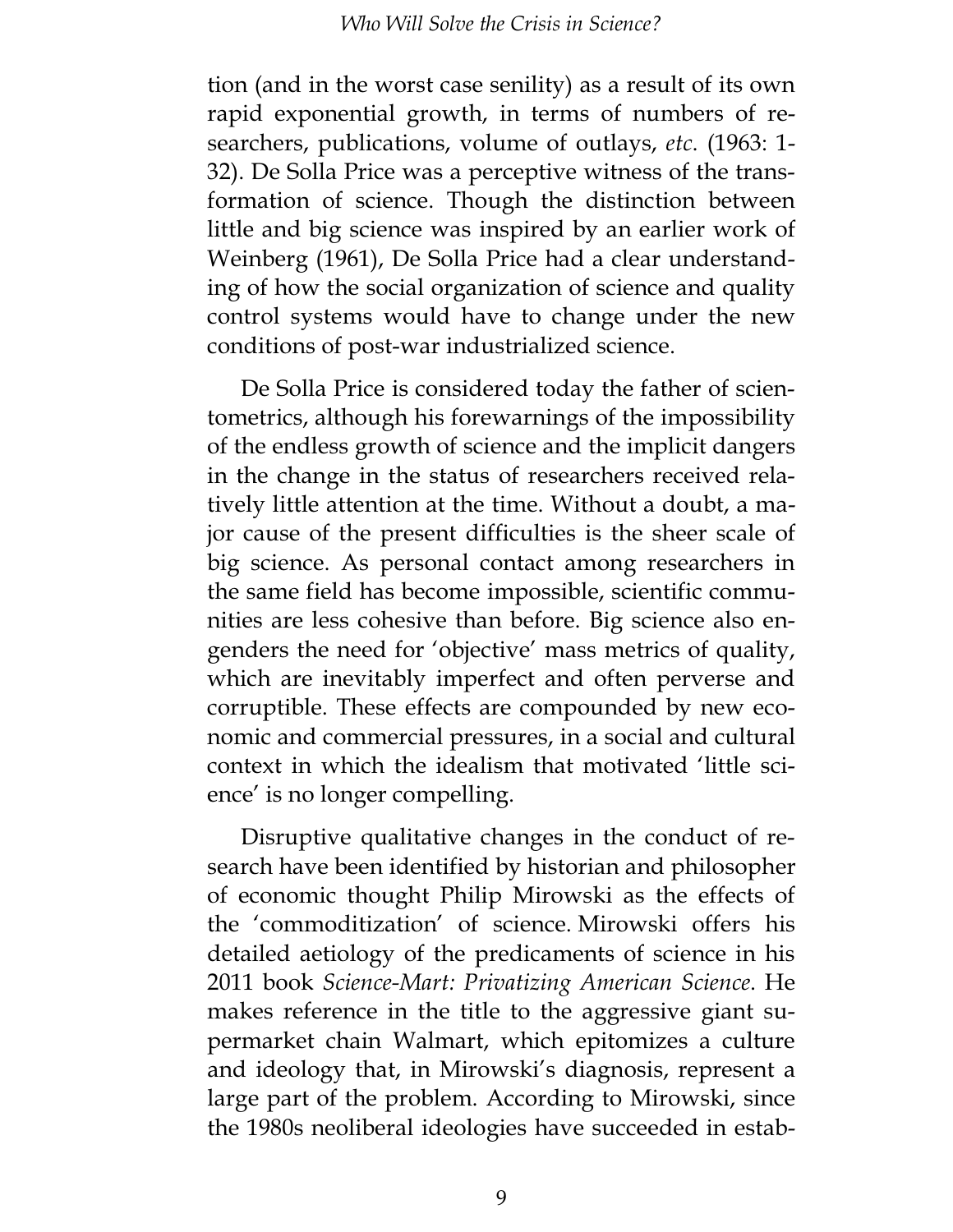#### *Saltelli, Ravetz and Funtowicz*

lishing the principle that the market is the best answer to the question of how best to allocate resources including in the scientific domain. State funding of research has accordingly decreased and major corporations have closed down their in-house laboratories and begun to commission research, first to universities and then to contract research organizations (CROs), which operate under significant budget and time pressures.

Mirowski's argument is that the quality of science suffers under conditions of commoditization and that this is now undermining the capacity of science to produce innovation. The effects are most obvious in the intrusion of property rights into the materials and outputs of research, to the extent that scientists are often mired in application processes to obtain the requisite permissions, while administrators are preoccupied with processing such applications. In the terms of Mirowski's analysis, the perverse or distorted system of incentives described above is a collateral effect of the prevailing neoliberal ideology. Such a regime is favourable to the 'entrepreneurial scientist', whose career is defined by successful grants enabled by adequate projects, rather than the other way around as in the days of 'little science' (Ravetz, 1971: 46). The use of the term 'currency' by Ioannidis, cited above, suggests that the commoditization of science is so thoroughgoing that even suggested correctives are expressed in the discourse of a neoliberal paradigm. As Mirowski notes, even the quantitative indicators of quality are controlled by the private sector, meaning that we cannot really know how well, or how ill, science is doing. This problem is reaffirmed in a recent discussion in *Nature* (Wilsdon, 2015).

It is evident that the system of incentives applying to medical researchers in a CRO will differ from the system governing researchers working in a national laboratory. Nevertheless, it could be argued that neoliberalism has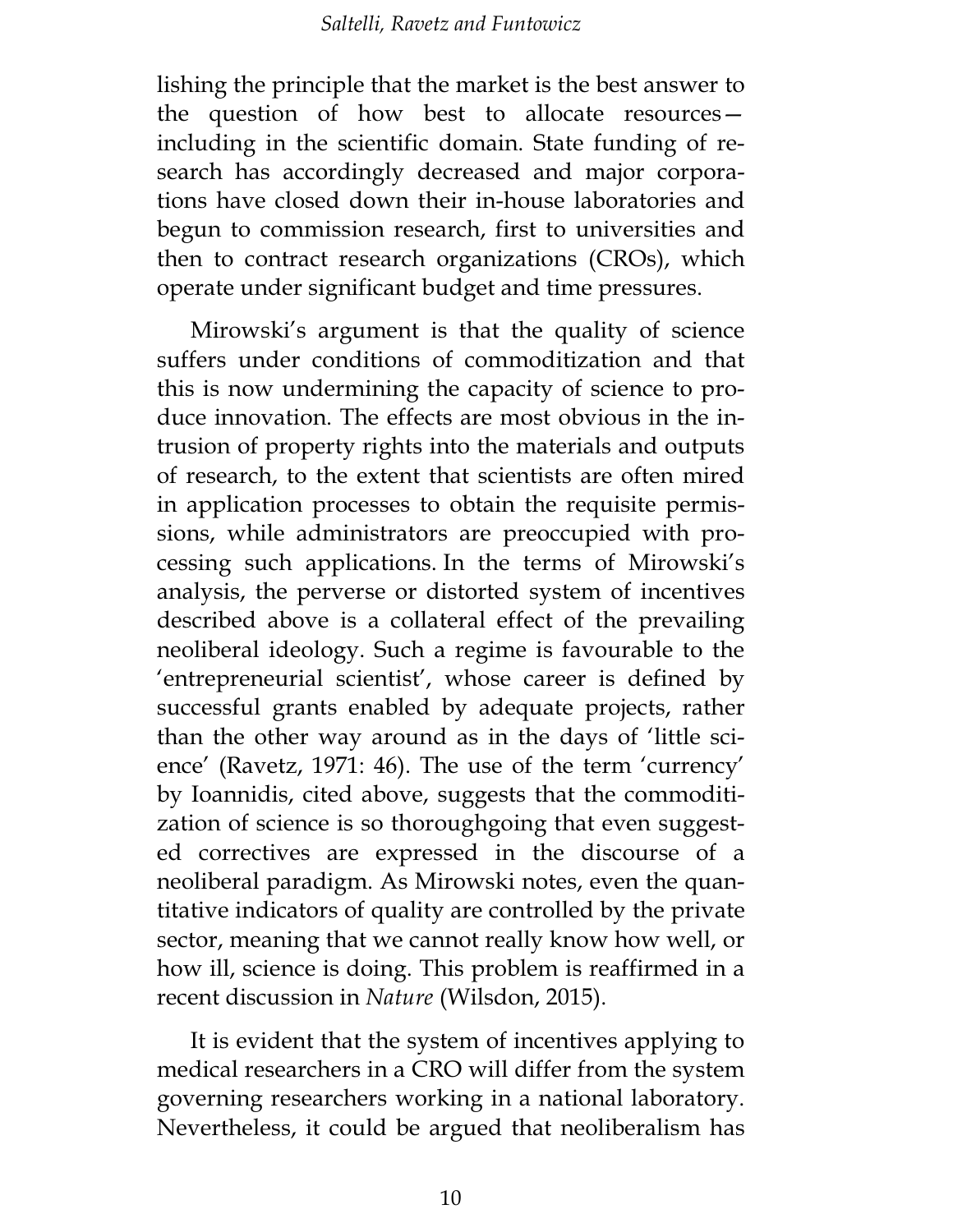simply accelerated a process which was already underway and which had long been foreseen by scholars of science and technology. Indeed, Mirowski's historical account could be interpreted as the institution of American science struggling to maintain its high rate of growth, first by cashing in on the prestige it earned from World War II, and then by finding industrial sponsorship. But as De Solla Price had anticipated, the limits of federal largesse were eventually hit, at some moment in the 1990s. Since then the constriction in funding has intensified the crisis in the conditions of work for researchers, and (more worryingly) has contributed to an ageing of the population of working scientists. As Colin Macilwain says (2015: 137), "it is increasingly older people, who know how to work the system, who get funding: people under 40 are finding it harder and harder to get their foot on the ladder". A life in science has evolved from being a vocation, to being a career, and finally, in the 21st century, to being an insecure job.

In his book *Scientific Knowledge and its Social Problems* (1971), Ravetz foresaw that serious trouble for science's quality assurance mechanisms and for morale in the scientific community would follow from the debased ethos of industrialized science:

*[…] with the industrialization of science, certain changes have occurred which weaken the operation of the traditional mechanism of quality control and direction at the highest level. […]The problem of quality control in science is thus at the centre of the social problems of the industrialized science of the present period. If it fails to resolve this problem […] then the immediate consequences for morale and recruitment will be serious; and those for the survival of science itself, grave. (1971: 22)* 

*Two separate factors are necessary for the achievement of worthwhile scientific results: a community of scholars with a shared knowledge of the standards of quality appropriate*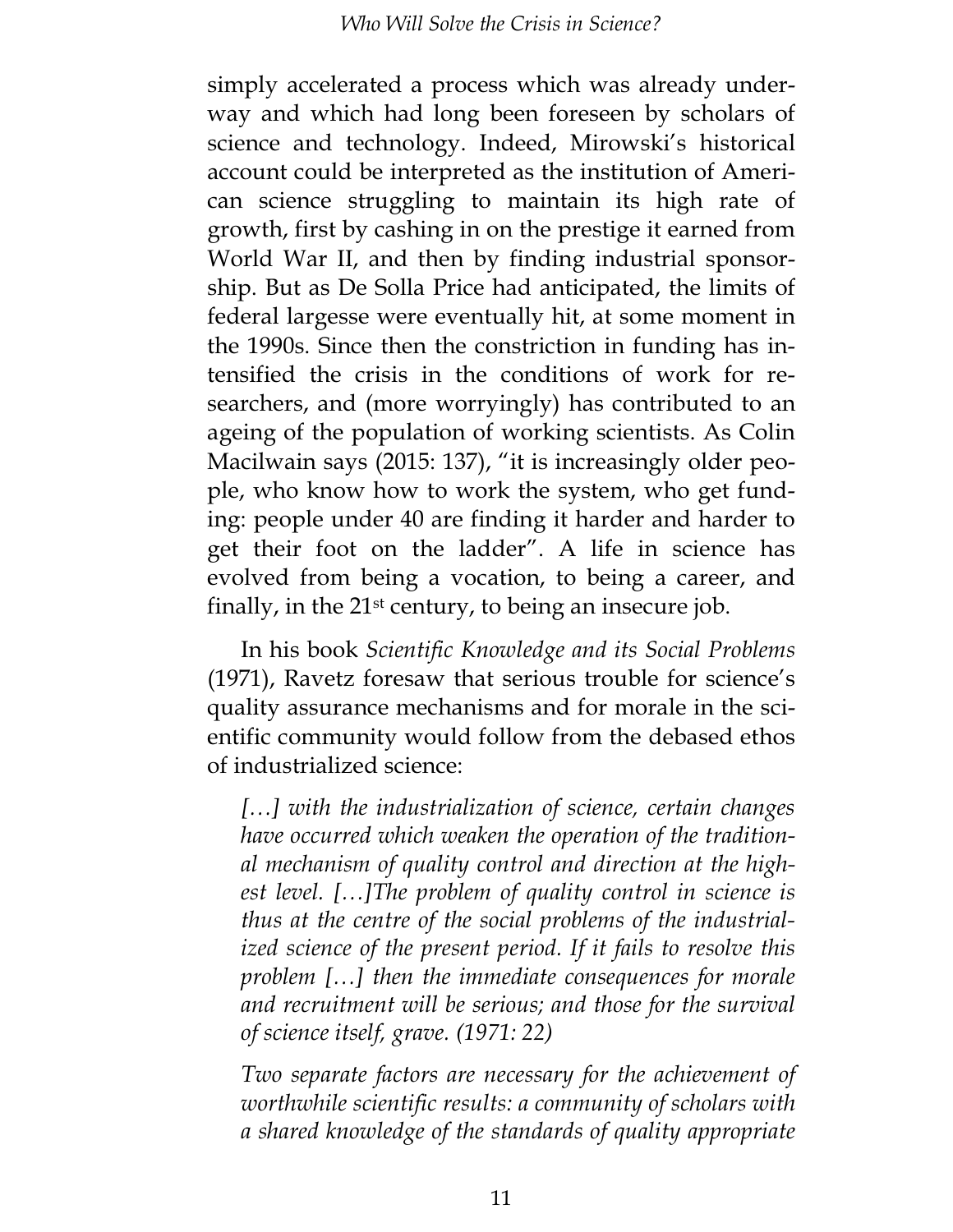*for their work and a shared commitment to enforce those standards by the informal sanctions the community possesses; and individuals whose personal integrity sets standards at least as high as those required by their community. If either of these conditions is lacking—if there is a field which is either too disorganized or too demoralized to enforce the appropriate standards, or a group of scientists nominally within the field who are content to publish substandard work in substandard journals—then bad work will be produced. This is but one of the ways in which 'morale' is an important component of scientific activity; and any view of science which fails to recognize the special conditions necessary for the maintenance of morale in science is bound to make disastrous blunders in the planning of science. (1971: 22-23)* 

The same section of the book discusses the technocratic view of science to argue that the assimilation of the production of scientific results to the production of material goods can be dangerous, and indeed destructive of science itself. One of the main thrusts of this early work is in fact the illustration of the paradox that the successful production of objective scientific knowledge depends critically on the individual moral commitment of scientists themselves. The question, "*Quis custodiet ipsos custodes?"* (Who guards the guardians?), haunts the quality assurance system in science, the vulnerability of which is exacerbated by its reliance on iterative, informal and ultimately judgemental procedures.

It should be stressed that the "shared commitment" quoted in Ravetz (above) is a far cry from the "better incentives" advocated by would-be reformers within the scientific establishment (*e.g.* in the San Francisco Declaration). While material rewards certainly have their place in the maintenance of morale in a professional or fiduciary activity, it would require social engineering of a high order to make them the sole wellspring of ethical commitment.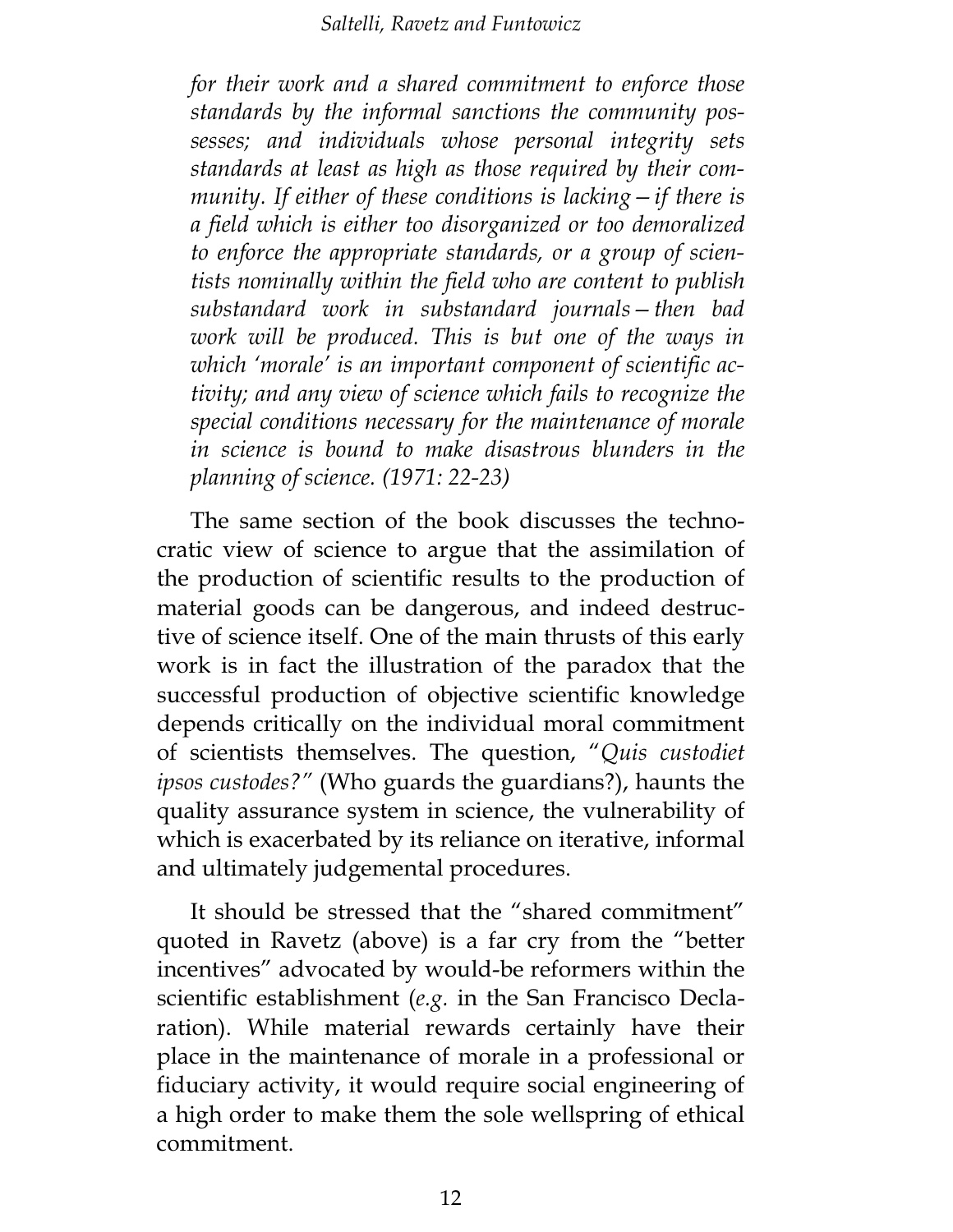At the heart of Ravetz's reflections is the recognition of the need for good morale in science:

*The need for good morale is never mentioned in general discussions of science directed to a lay audience; and this is evidence that hitherto its presence could be taken for granted. For doing good scientific work is strenuous and demanding, and the quality of the work done in any field of science is dependent, to a great extent, on the integrity and commitment of the community of scientists involved. (1971: 58)* 

Ravetz goes on to outline the hypothetical situation that the peer review mechanism is intended to avert:

*If there were not a test of each paper before its acceptance by a journal, then every intending user would be forced to examine it at length before investing any of his resources in work which relied on it. Under such circumstances, the co-operative work of science as we know it could not take place. (1971: 176)* 

In effect, this highly undesirable situation has to some extent materialized: some chemists have felt themselves obliged to replicate organic syntheses since they cannot trust published results (Sanderson, 2013).

Can science's predicaments be resolved, and how? Ravetz's understanding of the matter is as follows:

*No formal system of imposed penalties and rewards will guarantee the maintenance of quality, for the tasks of scientific inquiry are generally too subtle to be so crudely assessed; nor will the advantages to an individual of a good reputation of his group be sufficient to induce a selfinterested individual to make sacrifices to maintain it. Only the identification with his colleagues, and the pride in his work, both requiring good morale, will ensure good work. (1971: 407)*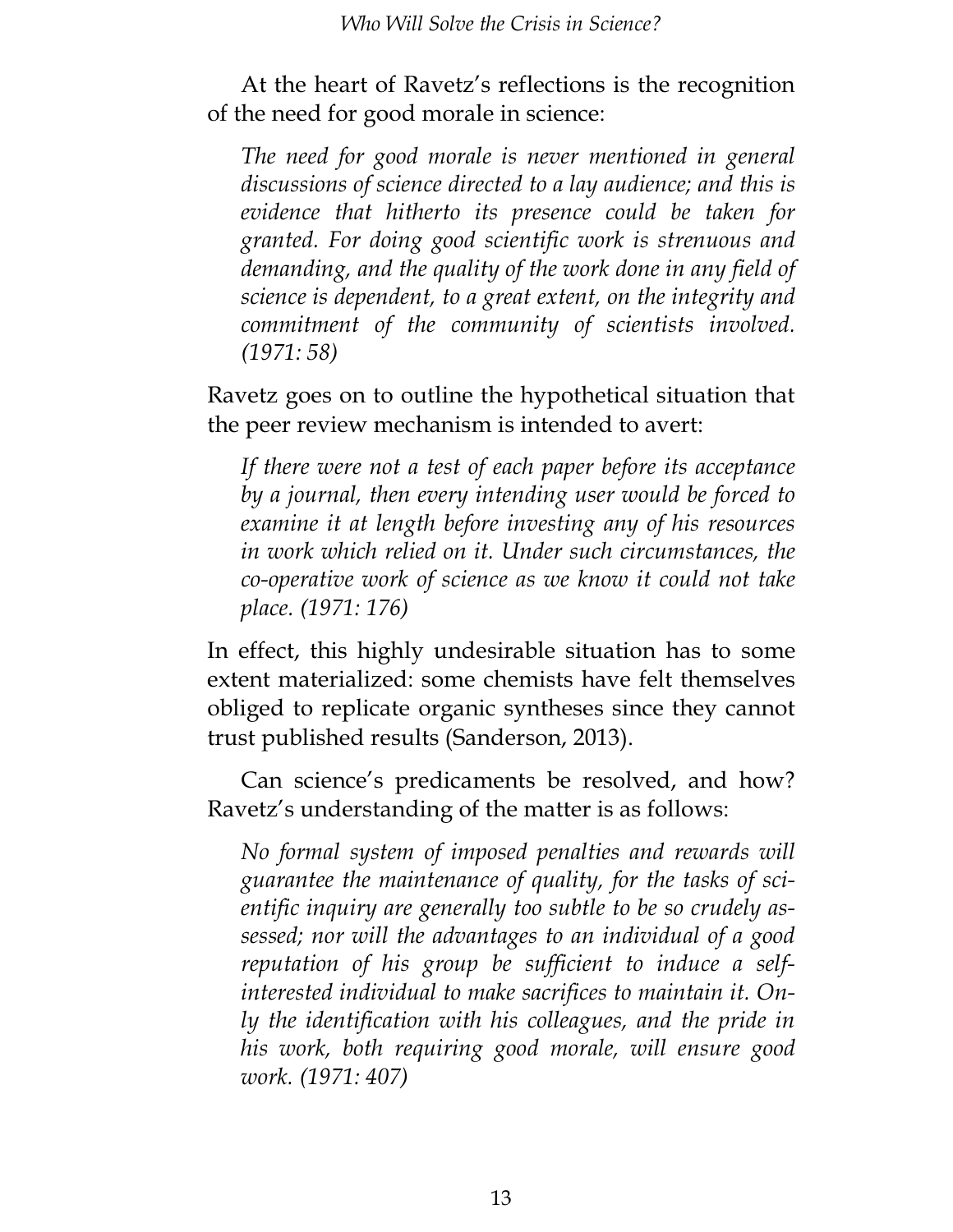*The conditions of industrialized science present [leading scientists] with problems and temptations for which their inherited 'scientific ethic' is totally inadequate. (1971: 408)* 

Our conclusion thus far is that the problems in science will not be fixed by better training in statistics, better alignment of incentives with objectives, better regulation of copyright or the elimination of impact factors, although these and other measures discussed in Section 2 all have their uses. We are not dealing with isolated crises in reproducibility, peer review mechanisms or hiring practices; rather, we are facing what we could call a generalized crisis in the epistemic governance of science.

A rather severe judgement—taking the epistemic governance crisis to an extreme conclusion—is offered by Millgram (2015: 21-53). To Millgram, the success of the Enlightenment is the root cause of its ultimate failure—that is, the failure of man's free will and independent judgement to triumph over irrational principles of authority, religion and superstition. What the Enlightenment has in fact generated is a society of "serial hyperspecializers" (26), a world in which all knowledge and products are the result of some form of extremely specialized expertise, and in which expertise is itself highly circumscribed, since experts depend in turn on other experts whose knowledge claims and styles of argumentation cannot be exported from one discipline to the next. Experts thus become "logical aliens" (32) to one another and humans become incapable of forming judgements. The author describes this as "the great endarkenment", characterized by "commitments (both decisions and views as to how the facts stand) whose merits no one is in a position to assess—where […] each decision, […] is made on the basis of further decisions, whose merits no one can assess either. Trusting in the outputs of this process is on a par with settling what you are going to do by reading entrails or casting hexa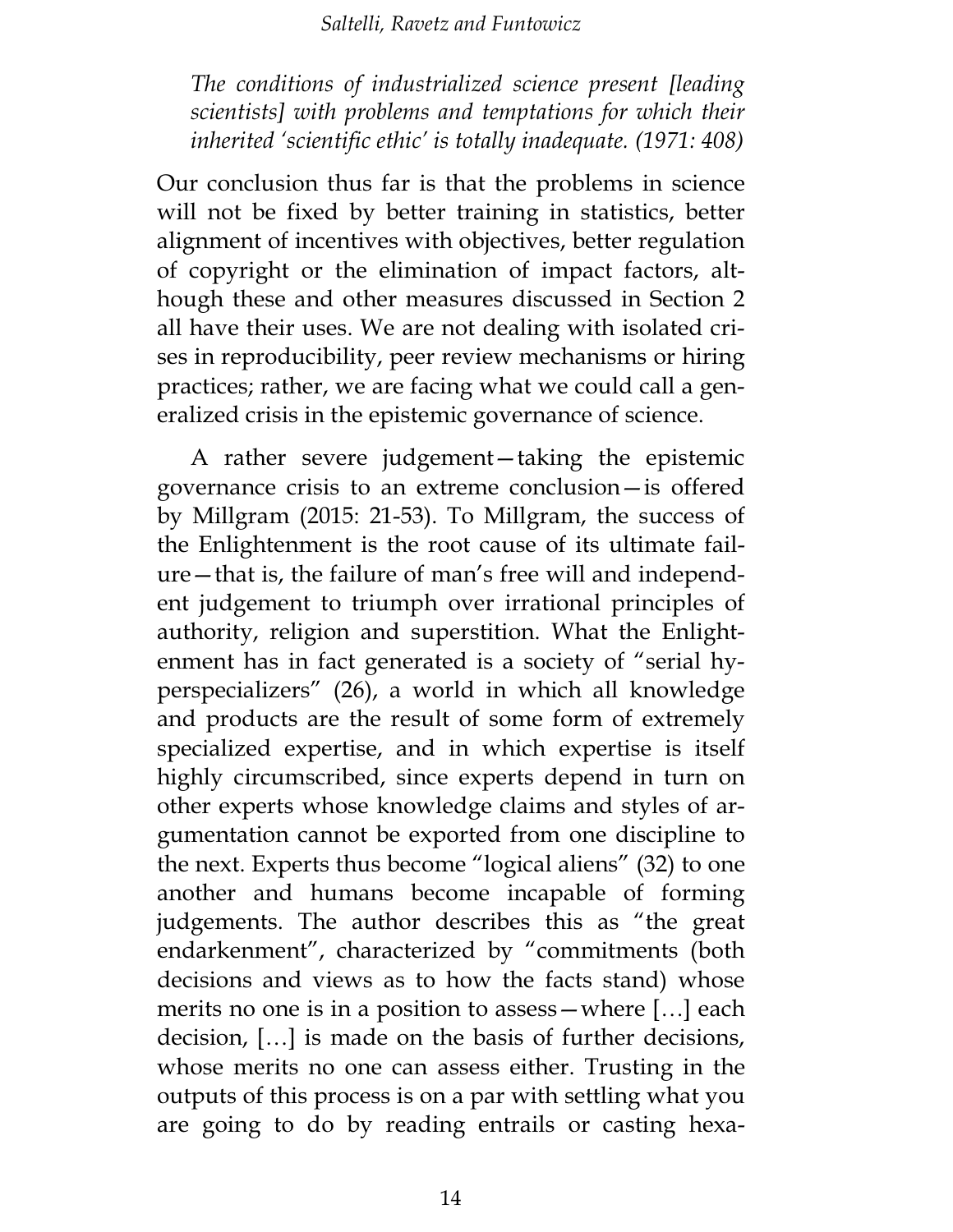grams" (36-37). To make decisions in this environment, one needs constantly to wrestle quality "from the jaws of entropy". Millgram contends that we simply have no idea of how bad the situation is, likening it to the era of premodern medicine, under which patients endured pain and suffering because "they weren't equipped to assess the theories, inferential practice, and effectiveness of the procedures performed by members of a specialized professional guild" (37). The world he depicts could well be a portrayal of De Solla Price's vision of the senility of science. Ravetz (2011) provides an analogous historical perspective, in terms of the maturing of the structural contradictions of modern science.

#### **What can be done**

The main impediment to a possible cure of the present disease is the belief that the system will straighten itself out: that the scientific community can use its own craft to mend itself. This is implausible because the assumptions, structures and practices out of which the crisis arose are not likely to produce its solution unaided. Some help from without is in order.

For *The Lancet* (2015), "The coming together of the three themes—research integrity; research reward systems; and increasing value and reducing waste in research—is helpful and has greater potential in effecting change than each on its own."

There is no denying the importance of those themes, but some crucial issues remain unaddressed: primarily that of 'who' will launch and pursue this process and, even more importantly, 'how'. The institutional response has not yet been adequate. As Colin Macilwain notes in *Nature* (2015), the peer-reviewed paper, "the main yardstick for success or failure in almost all academic research careers", and the peer-reviewed, single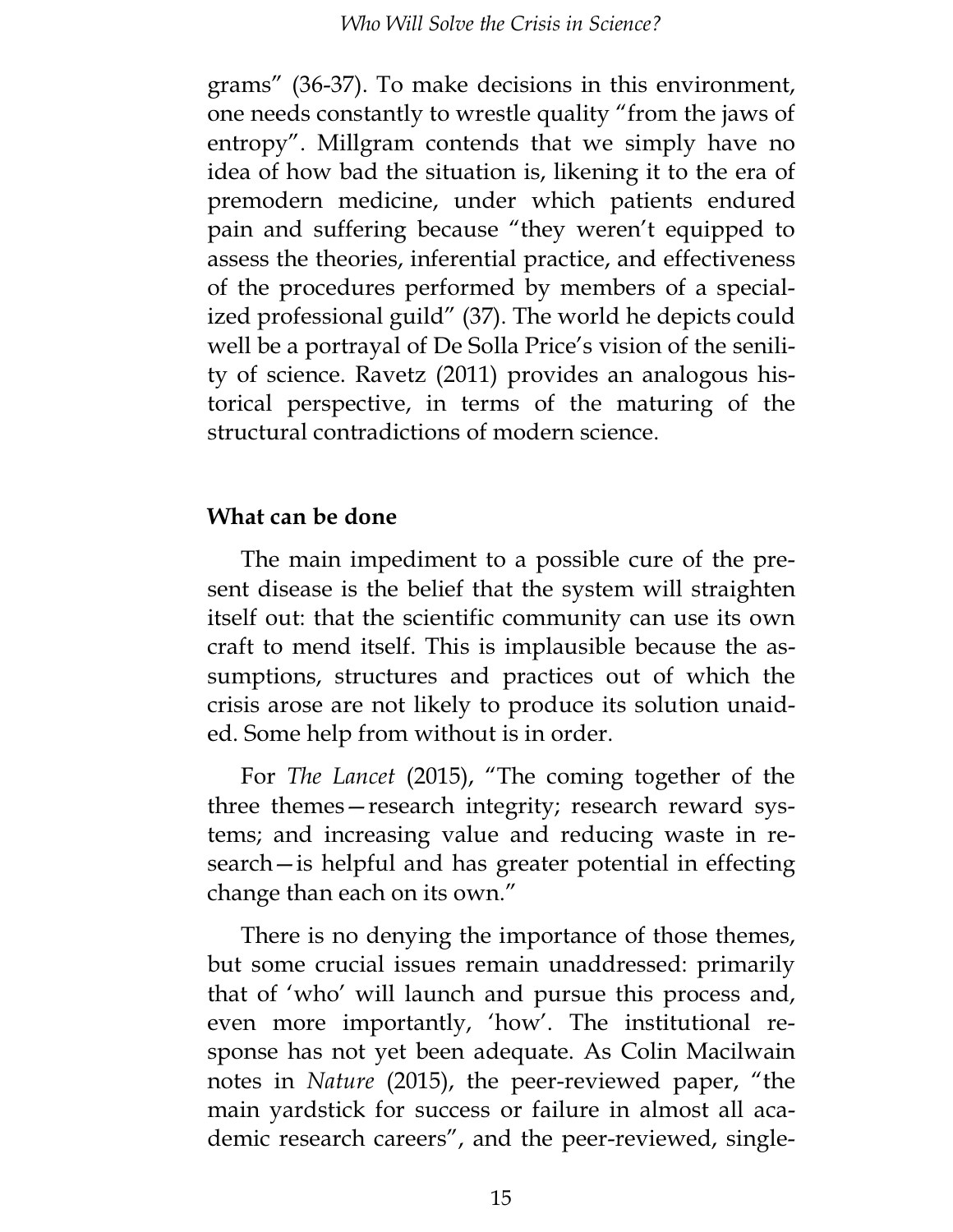investigator grant, another pillar in the mechanics of the scientific system, have been left untouched (*pace* the San Francisco declaration). In Macilwain's view, both the European Commission and the American National Institutes of Health (NIH) prefer to muddle through with obsolete structures and mechanisms. When top-level medical scientists gather to ponder these problems and their possible systemic solutions, it seems that they are content to be advised by a physicist who recommends standards of statistical significance (1 in 3.5 million) that may be appropriate for high-energy experiments but are hardly applicable elsewhere (Horton, 2015).

If purely technical or instrumental solutions are unlikely to be adequate to solve the crisis, then the intuitions and endeavours of concerned scientists are likely to benefit from the contributions of other voices, including reflective scholars, journalists and members of civil society.

Scientists will certainly play a crucial role in the construction of the future of science. Timothy Gowers's campaign against Elsevier with the slogan "Academic Spring" shows how effective a scientist can be when a new consciousness is achieved (Whitfield, 2012). The "Science in Transition" discussion in the Netherlands<sup>4</sup> is an example of committed scientists taking the initiative. Courageous librarians such as Jeffrey Beall at the University of Colorado, Denver, help in the fight against "predatory publishers" who charge authors for publishing but do not provide any control or peer review. Beall also keeps an eye on other degenerations<sup>5</sup>:

*The Misleading metrics list includes companies that "calculate" and publish counterfeit impact factors […] The Hi-*

 <sup>4</sup> See http://www.scienceintransition.nl/english

<sup>5</sup> See http://scholarlyoa.com/2015/01/02/bealls-list-ofpredatory-publishers-2015/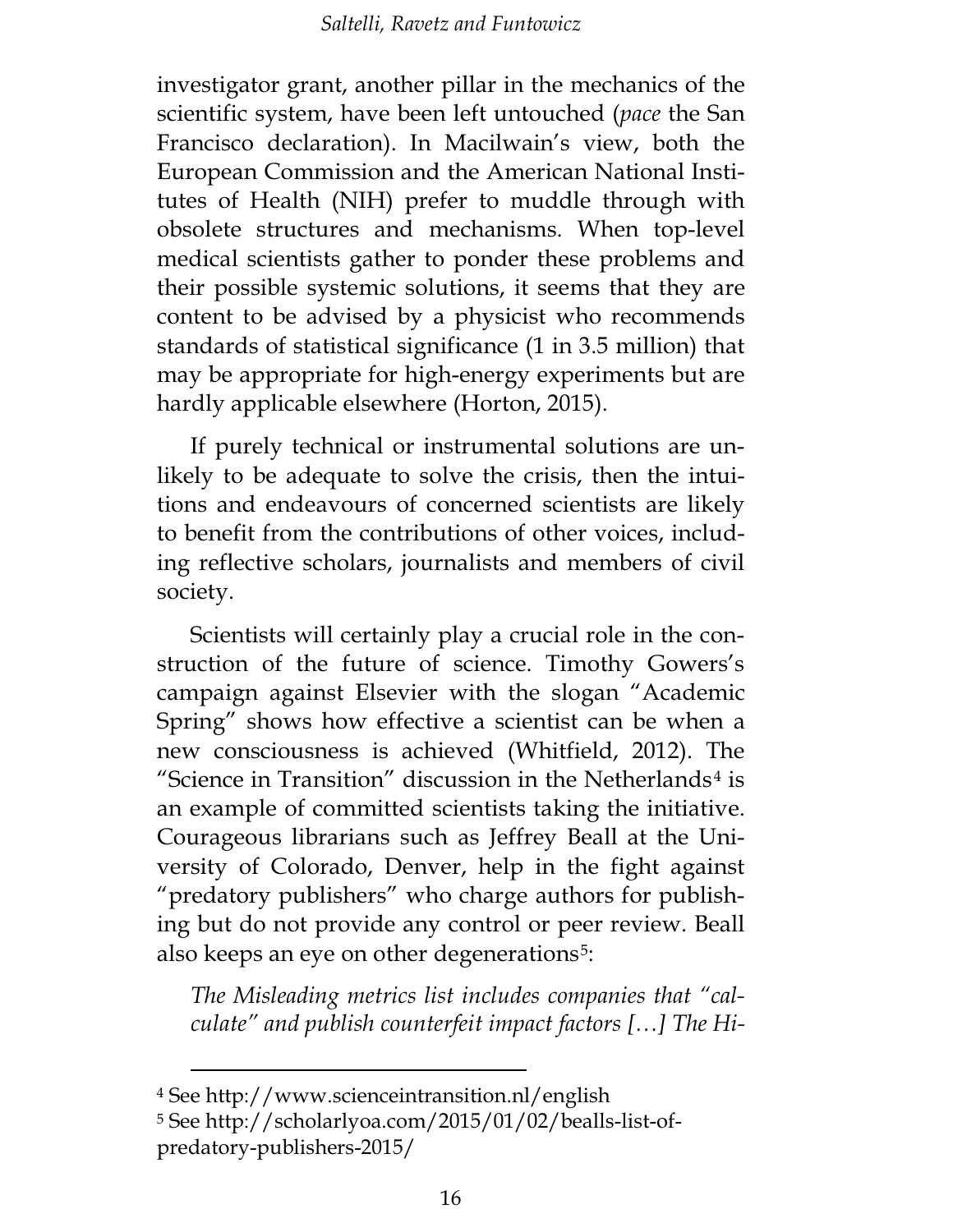*jacked journals list includes journals for which someone has created a counterfeit website, stealing the journal's identity and soliciting articles submissions using the author-pays model (gold open-access).* 

Beyond these initiatives, we urgently need a philosophy of science in which science's imperfections and vulnerabilities are acknowledged and explored. An early attempt at this was made by Thomas Kuhn (1962), who broke with a venerable philosophical tradition which held that science produced truth or its best approximation. His insights into the contingency of scientific truths were built on by Ravetz (1971), with a focus on quality and on the personal, moral element in the achievement of objective scientific knowledge. A further philosophical development, taking into account complexity, ignorance, abuse of mathematics and corruption in its broad (not personal) sense, is now overdue.

One necessary step on this path will be to review the traditional assumption of the separation between science and society. This has been described elsewhere as the "demarcation model" (Funtowicz, 2006) and as the "Cartesian dream" of infinite perfectibility driven by autonomous science (Guimarães Pereira and Funtowicz, 2015):

*For several centuries, the understanding of science has been conditioned by a belief in the separateness of knowledge and society. […] That simple faith is no longer adequate for its function of maintaining the integrity and vitality of science. (Ravetz, 1971: 405)* 

There is a rich body of scholarship warning against the delusion of such a separation, from Toulmin's *Return to Reason* (2001) and *Cosmopolis* (1990) to Feyerabend's *Against Method* (1975), Lyotard's *The Postmodern Condition* (1979) and Latour's *We Have Never Been Modern*  (1993). Although 'science wars' were fought between the natural and human sciences in the 1980s and 1990s, be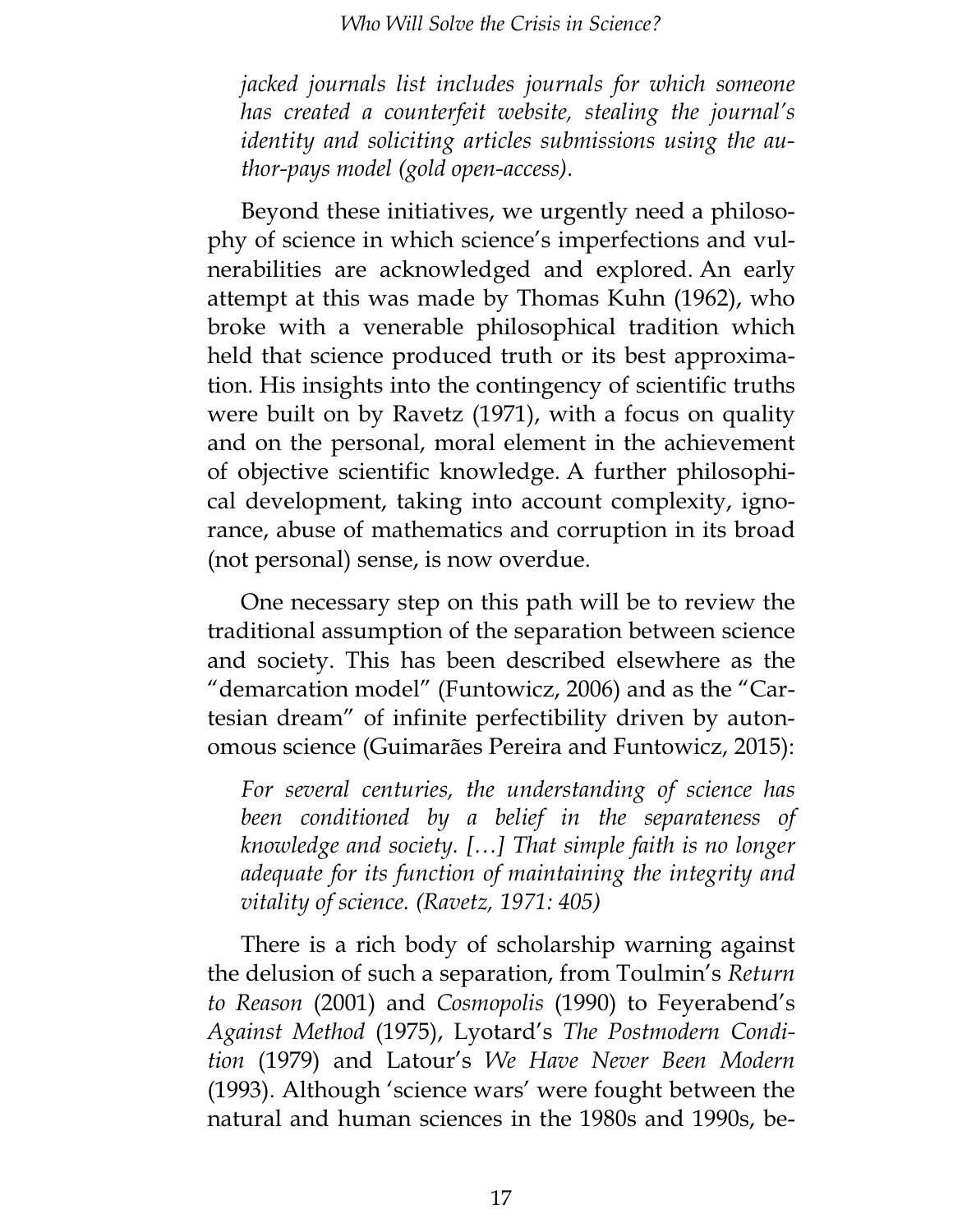lief in the integrity of science *vis-à-vis* social and political influence still prevails, not least in the institutions and apparatuses in charge of governing and funding science.

The ideal of a disinterested scientific practice which manages to isolate itself from the messiness of everyday life and politics is, of course, an abstraction. We deal not in pure facts of nature, but in 'hybrid', socially constructed objects (Latour, 1993), and one of the features of the present epistemic governance crisis is that "the more knowledge is produced in hybrid arrangements, the more the protagonists will insist on the integrity, even veracity of their findings" (Grundmann, 2009). Nowhere is such a crisis more evident than in the inappropriate use of mathematical modelling and quantification of the world (Saltelli and Funtowicz, 2014), which undermines the use of such evidence for policy (see Chapter 2, this volume)6. While it is clear that the demarcation model aims to protect science from political interference by preventing the potential abuse of science and scientific information for political agendas, the model relies on the ideal of separation between the institutions and individuals that 'do' science and those that 'use' it. Whether or not this ideal is even desirable in abstract terms, it is a chimera. The integrity of science will be better protected by heightened awareness of its vulnerabilities, not by fantasies of isolation.

One of the most hopeful signs in the present crisis is the tacit abandonment of the traditional image of science as a truth-producing machine. For centuries, philosophers and historians preached the inexorable progress of Truth. Students never saw incorrect statements in science other than those resulting from their own stupidity. Instances in which great scientists had been partly or

 <sup>6</sup> See also https://ec.europa.eu/jrc/en/event/conference/usequantitative-information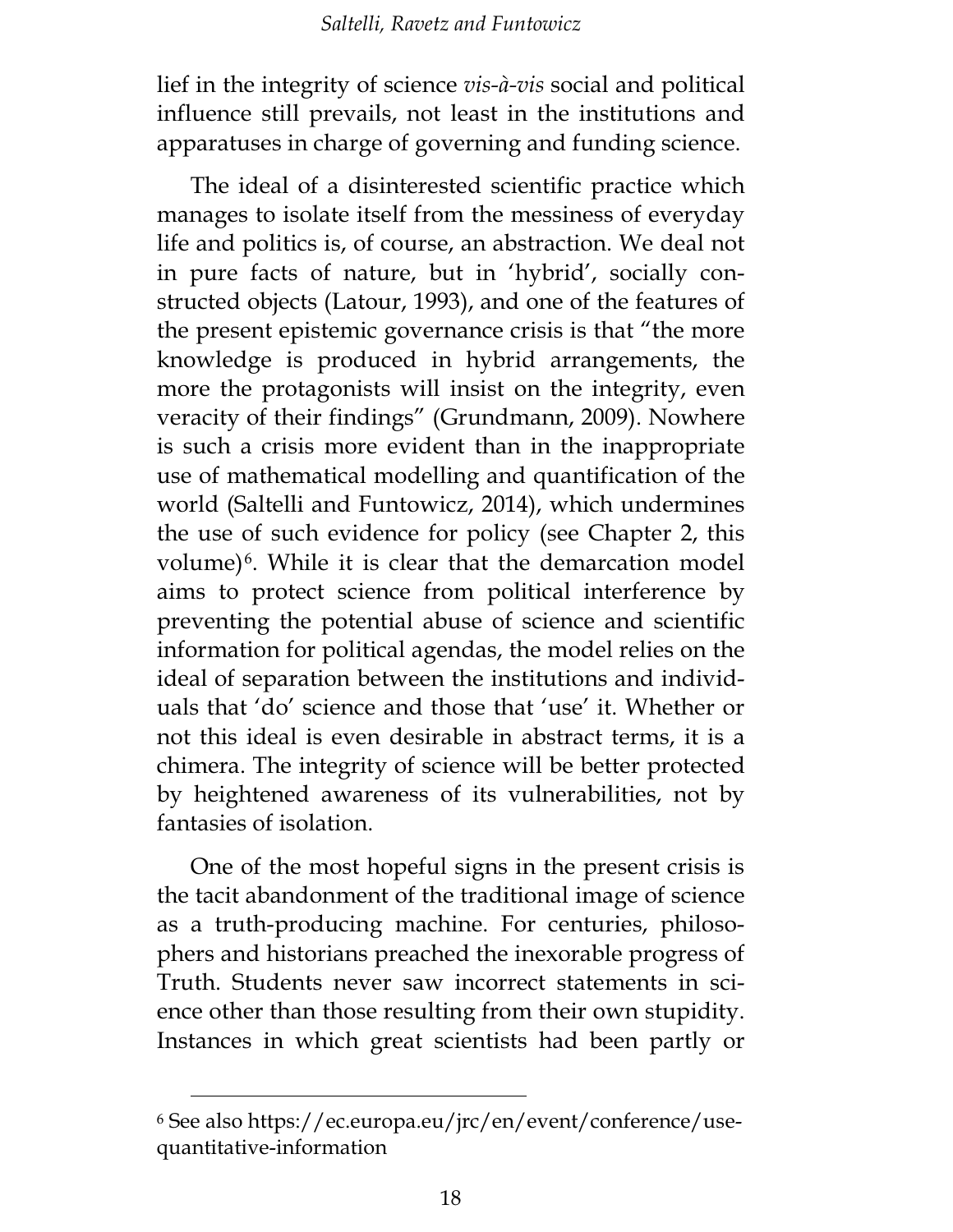wholly wrong were glossed over. It became nearly inconceivable that research based on numerical data and mathematical methods could be wrong or futile. That has all changed quite recently, as we saw in Section 1 above. There is now a burgeoning literature that shows by example that science is fallible. This is easily demonstrated in the case of statistics, in which the practitioner may legitimately obtain any desired answer by choosing the parameters judiciously (Aschwanden, 2015).

We can therefore already point to some of what needs to be 'unlearned' in the prevailing model of science. Kuhn observed that education in science is "narrow and rigid" and comparable to orthodox theology (1962: 165). There is an 'implicit scientific catechism' that students learn by example but that working scientists must leave behind: chiefly, that every scientific problem has one and only one correct solution, precise to several significant digits; that quantitative data and mathematical techniques produce certainty; and that error in science is the result of stupidity or malevolence. Small wonder that when this Cartesian philosophy, with its reliance on the illusory precision of models and indicators, guides any attempt to understand and manipulate complex systems, it can go so spectacularly wrong.

Education will therefore clearly be an important facet of the necessary reform of science. There are signs that science education may already be changing, under the influence of the new social media. The growth of 'do-ityourself (DIY) science', showing only a minimum of deference to established science, will eventually influence science education to good effect. When students conceive of a scientific exercise as a 'hack' rather than a 'proof', a new consciousness is being created. Kuhn's gloomy picture of science education may at last be on the way out.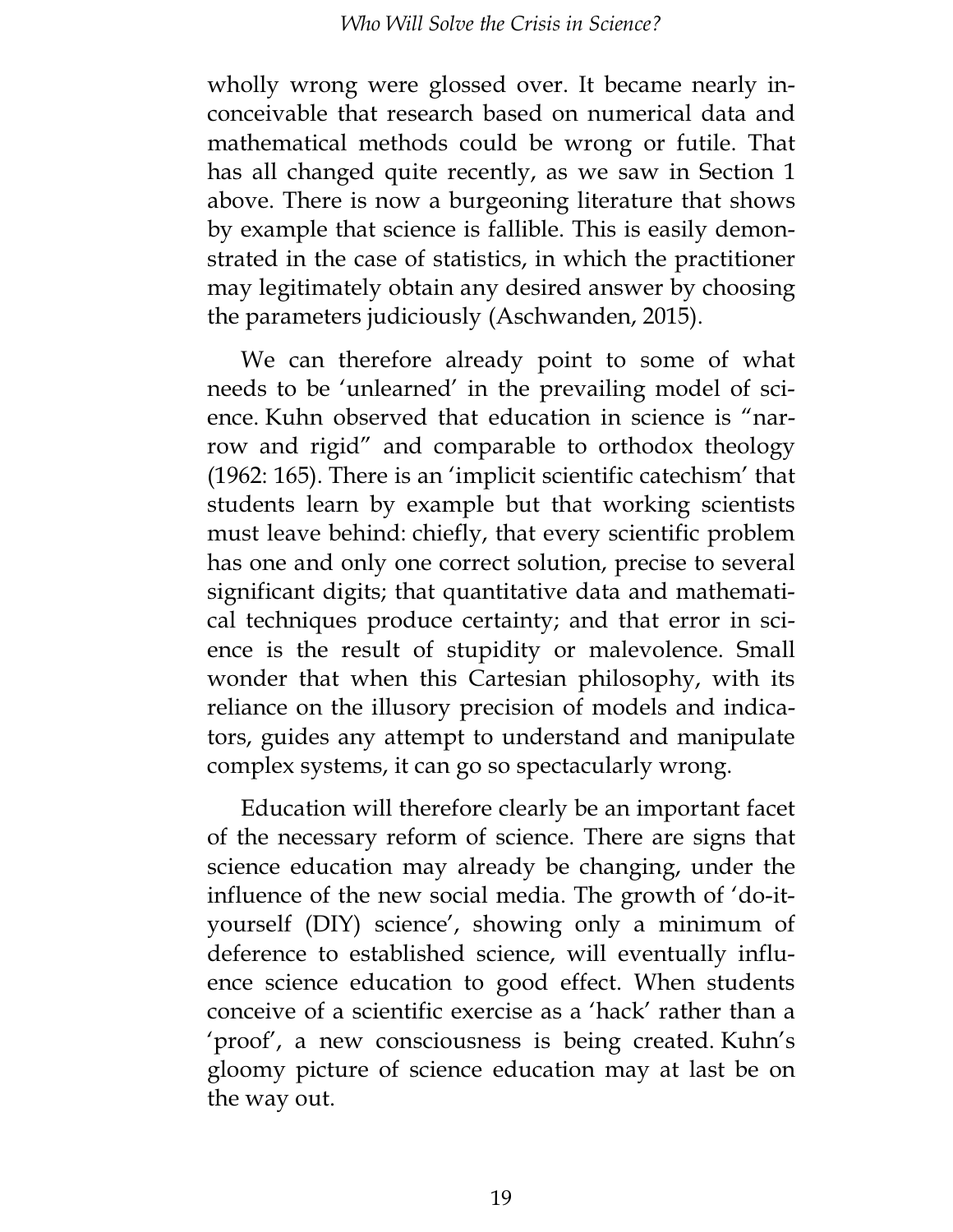In his quest for social solutions to the anticipated predicaments of science, Ravetz (1971) envisaged a new "critical science" which had considerations of participation and respect for the environment at its heart. These ideals were further developed in subsequent works (Funtowicz and Ravetz, 1990, 1991, 1992, 1993) and led to the concept of "post-normal science" (PNS), which is today relatively well known as an approach to deal with problems at the interface between science and policy. While PNS was designed to apply where facts are uncertain, values in dispute, stakes high and decisions urgent (Funtowicz and Ravetz, 1991, 1992, 1993), with the ecological movement as one of its driving forces, PNS is understood today as a system of epistemic governance of practical applicability to all domains in which science and society interact, *i.e.* by definition, to all settings where science operates, including reflexively to the operation of science itself. In PNS the focus is on participation, legitimacy, transparency and accountability. In the "extended participation model" (Funtowicz, 2006), deliberation (on what to do) is extended across disciplines—in the acknowledgment that each discipline has its own lens—and across communities of experts and stakeholders. In adopting this model, one moves from 'speaking truth to power' towards "working deliberatively within imperfections" (Funtowicz, 2006f).

McQuillan (2014) has recently remarked that the movement known as 'Citizen Science' could seize the opportunity created by the crisis in science. PNS is singled out by McQuillan as a promising framework for the work to be done. The remainder of this section will focus on the possibility that the principles of PNS, foremost that of the participation of extended peer communities, may furnish some elements of a solution to the crisis.

New forms of activity in science are appearing rapidly, due to the interaction of new information technolo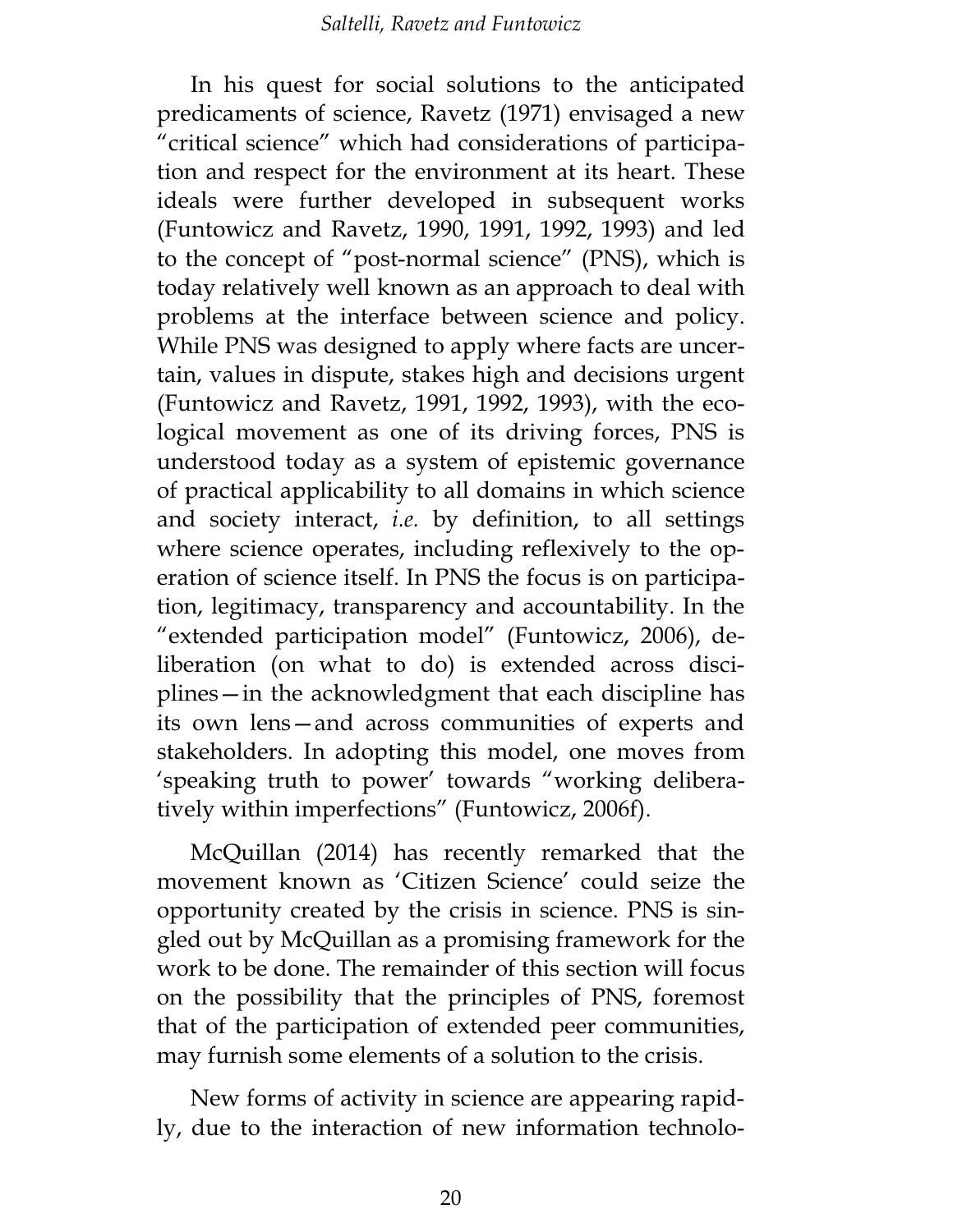gies and new political currents (Ravetz and Funtowicz, 2015). The introduction of the photocopying machine and then of the internet has dramatically changed the conditions for quality control in science. The gateways and the strictures of the printed page have been eliminated. Anyone can distribute information at an unprecedented speed. The present times could be seen as analogous to the period that followed the invention of the printing press and the publication of Gutenberg's Bible around 1450. Now, as then, the monopoly over the channels of knowledge dissemination is collapsing and new, expanded audiences are being created. Higher levels of literacy, increased use of information and communication technologies and increased awareness of complexity have been identified by the authors of the Stiglitz Commission for the Measurement of Progress (CMEPSP, 2009: 7) as a cause of increased use and production of statistical indicators by an ever wider public. Greater media interest is being given to all forms of scientific consumption, as discussed at the beginning of the chapter in relation to science-centred controversies. We would highlight one other powerful driver of change: increased levels of advocacy, by which we mean the critical activity whereby citizens of varying degrees of scientific literacy take it upon themselves to examine and pronounce on the 'goods' and the 'bads' of science and technology. "Is the internet to science what the Gutenberg press was to the church?" ask Funtowicz and Ravetz (2015).

Daniel Sarewitz (2015) also considers the participation of citizens essential if the application of science to policy is to work. In his paper "Science can't solve it", he argues that questions over crucial issues such as genetically modified (GM) organisms, nuclear power and the efficacy of cancer screening cannot and should not be decided by experts alone, lest the legitimacy of science's role in society be eroded.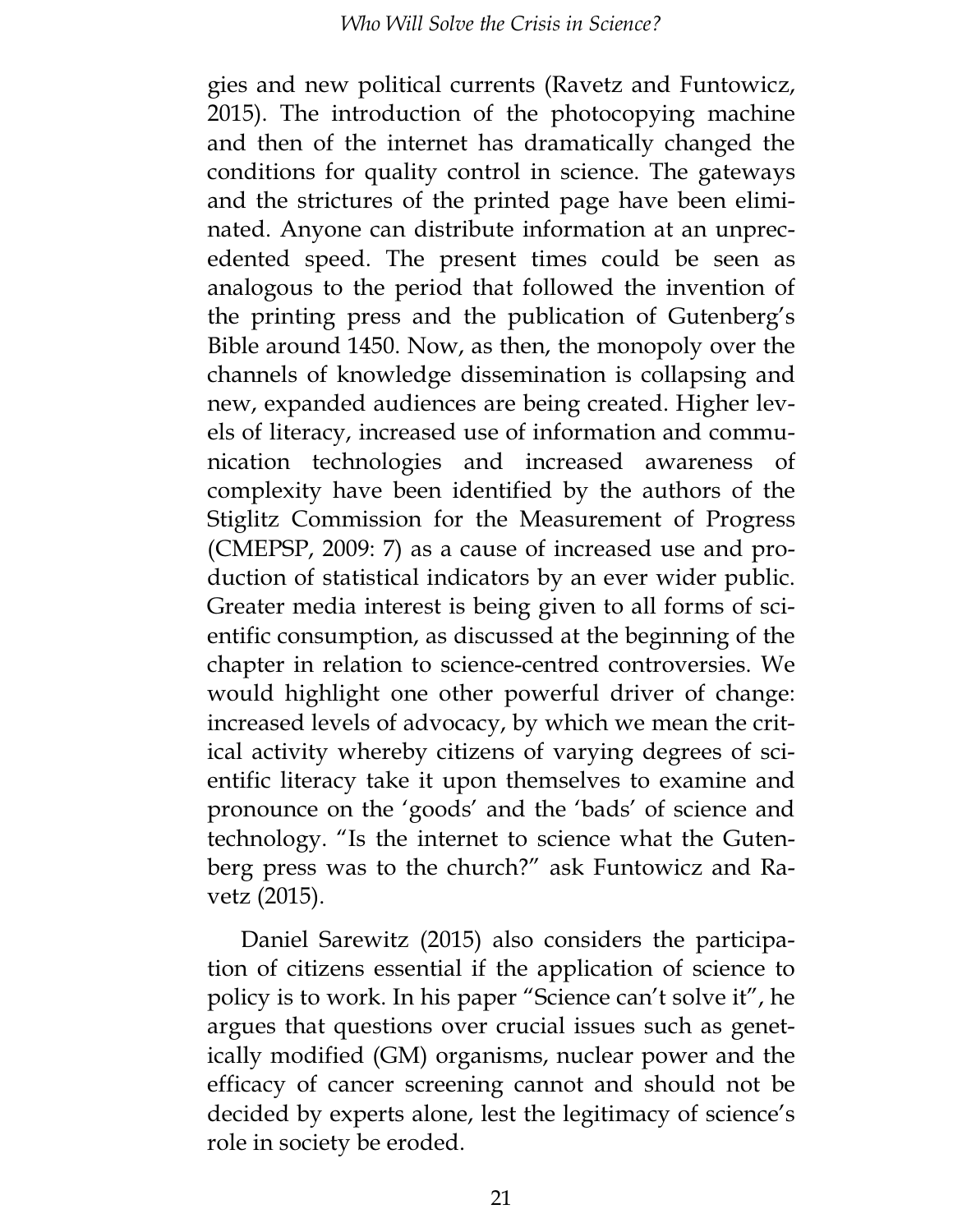Leadership that inspires by precept and example will also be needed. A parallel may be drawn with the introduction of principles of 'total quality assurance' into industrial quality control by W. Edwards Deming in the late 1940s. His concepts were successfully taken up by Japanese car manufacturers before being imported back to the USA several decades later. At the core of Deming's work was the establishment of quality circles, in which the assembly line was transformed into a participatory process. In this way the community of expert quality controllers and evaluators was extended to the entire work force, allowing the latter to rely on and convey its practical and possibly tacit knowledge, experience and commitment. The quality circles also encouraged the practice of 'whistle-blowing', whereby any member of the community, including the assembly line workers, could stop the process if they believed that quality had been compromised (Deming, 1986).

An additional justification for the cultivation of extended peer communities in the quality assurance of science is the importance of trust in the system. Science is at present deeply involved in technology and related policy problems that affect public health and welfare, to the extent that the traditional relations of trust can no longer be taken for granted. If there should be another scandal in high-stakes policy-related science—for example, along the lines of the unjustified assurances of the 'safety of British beef' given by official experts during the BSE ('mad-cow') epidemic—then public trust in scientific probity and science-based advice could be seriously affected. Maintaining the justified trust of the public in science is critically important; however, to do that, it will first be necessary to restore the trust of scientists themselves in their own community and practice.

Attempts to circumvent the need for trust by increasing the level of bureaucratic surveillance or quantified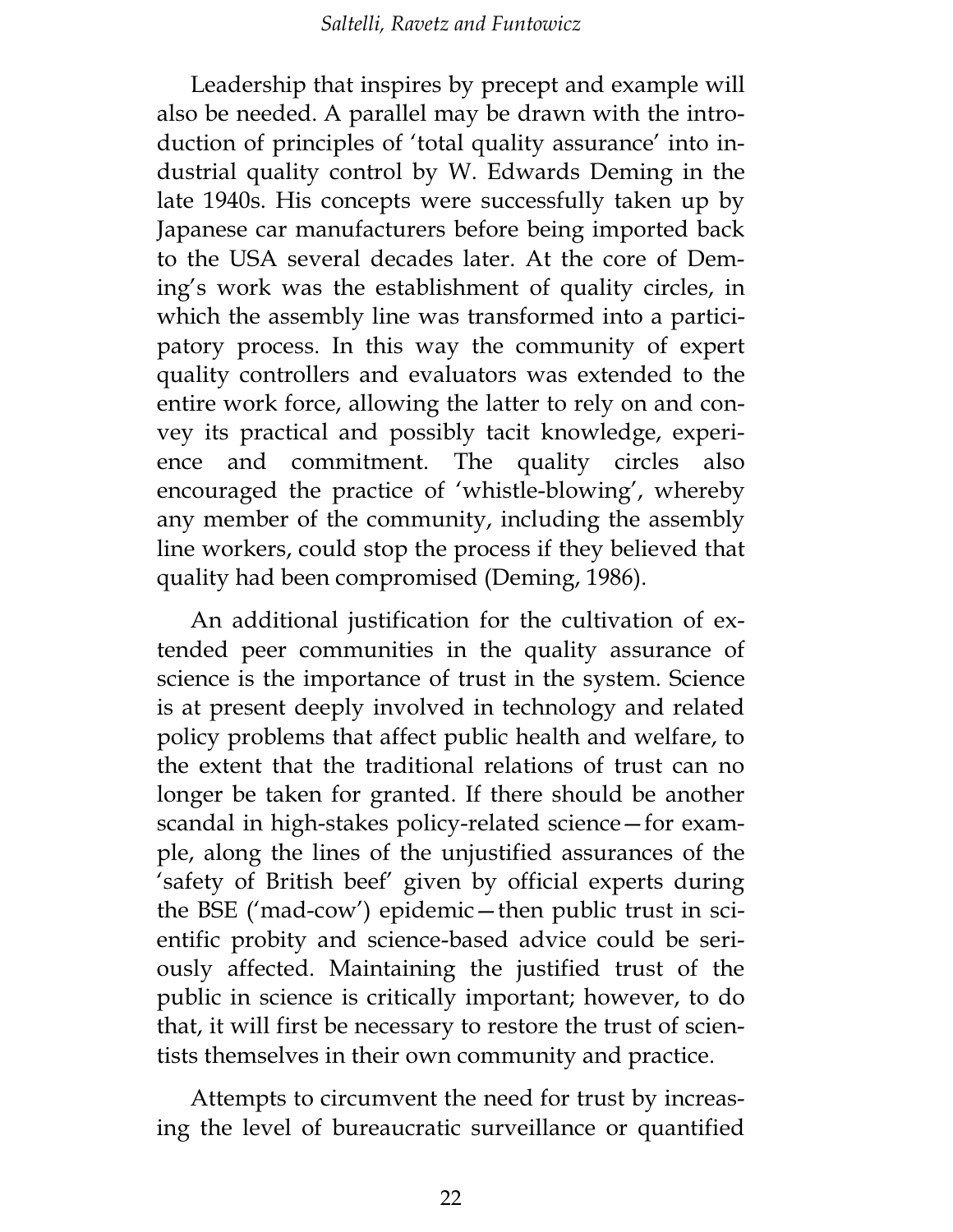*Who Will Solve the Crisis in Science?* 

quality control criteria are likely to be counterproductive and ineffective. In effect, extended peer communities are already being created, in increasing numbers. They are called citizen juries, focus groups, consensus conferences, or a variety of other names. They come to life either when authorities cannot see a way forward, or when they know that without a broad base of consensus, no policy can succeed. In their early phases these have been largely top-down initiatives, subject to various pressures; but that scene is also changing.

These communities assess the quality of policy proposals, including their scientific justification, on the basis of the science that they master, combined with their commitment and their knowledge—often local and direct—of the subject matter. They ask the sorts of questions that do not occur to the experts, who necessarily conceive of problems and solutions from within their professional paradigms. The form of the questions can be "what if?", "what about?", and "why this and not that?" The moral force of these extended peer communities, which have the ability to create their own 'extended facts' by questioning the framings of the issue proposed by the incumbent powers, can translate into political influence. The extended facts may include craft wisdom and community knowledge of places and their histories, including their history of interaction with the authorities (Lane *et al.*, 2011), as well as anecdotal evidence, neighbourhood surveys, investigative journalism, and leaked documents (Funtowicz and Ravetz, 2015). Local people can imagine solutions and reformulate problems in ways that the accredited experts do not find 'normal'. Their input is thus not merely that of quality assurance of a scientific evidential base, but of problem-solving in general (Funtowicz and Ravetz, 2015). Sheila Jasanoff (2003, 2007) speaks in this respect of "technologies of humility".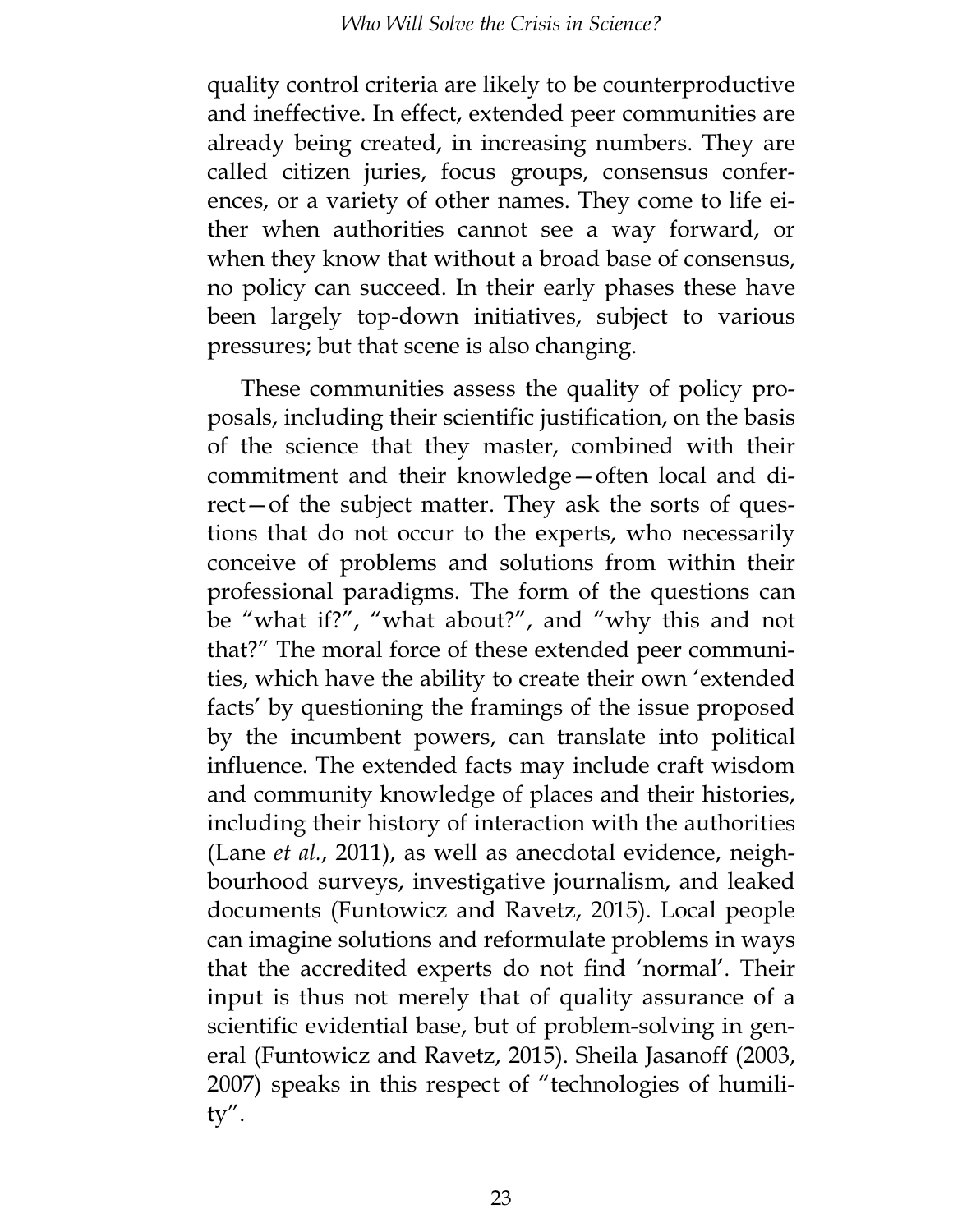Similarly, the DIY science movement puts scientific matters literally into the hands of interested citizens the embodiment of Giovan Battista Vico's philosophical programme, conceived in opposition to René Descartes. For Vico, "*verum et factum convertuntur"*—literally 'the true and the made are convertible', thus 'I know it if I can make it'. These movements seem to be driven from within and to operate without need of incentives. Two wings can be identified within the citizen science movement: 'amateur-citizen' and 'activist-citizen', depending on how they interact with established science. The former assist professional scientists in folding proteins or classifying galaxies on online interfaces, while the latter take matters into their own hands when they feel that the existing institutions have failed them (the classic example being Lois Gibbs in the case of the Love Canal toxic waste dump).

The rapidly developing citizen science movement may also provide the elements of a solution to the crisis in quality within science. In principle, a less well organized (and occasionally anarchic) movement should have even greater problems of quality assurance than traditional science, with its established structures of control. But there is evidence of two redeeming features of citizen science. One is high morale and commitment among the citizen-scientists (Newman, 2015); the other is the establishment of appropriate systems of quality assurance (Citizen Science Association, 2012). It is, of course, far too early to say how effective these will be; but at least there are encouraging signs.

This mainly external movement may also eventually lead to the emergence of a 'scientist-citizen' movement within established science itself. Scientist-citizens could engage both with the internal problems of science, such as trust and quality assurance, and with the external challenges relating to the use of science to solve practical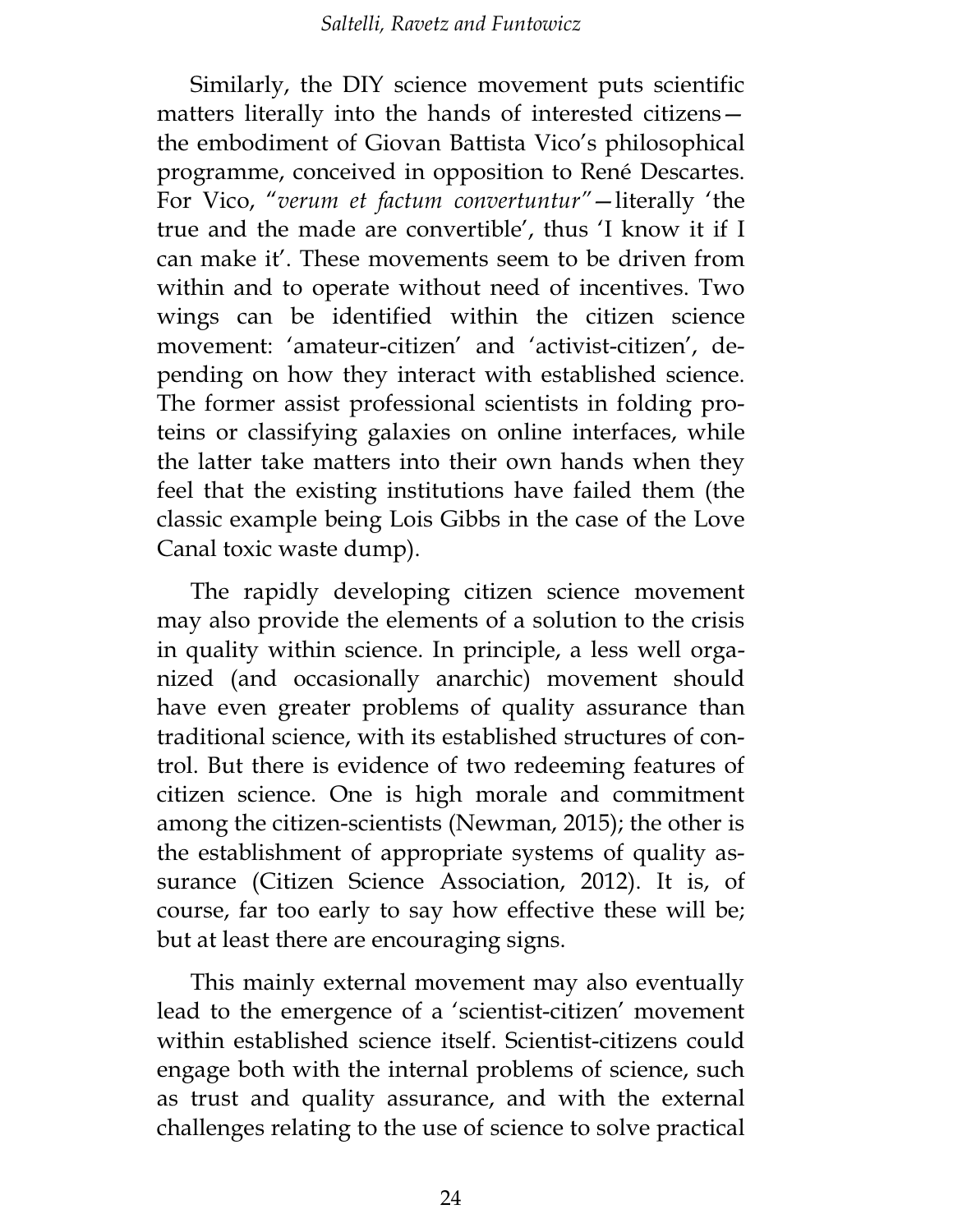(*i.e.* policy) problems. An eloquent argument for the recognition of such scientist-citizens has been made by Jack Stilgoe (2009). The means for this development are already being put into place, with the rapid development of new social media techniques in the communication system of science. With the breaking of the effective monopoly of peer-reviewed journals, participation, transparency and openness are flourishing within the communities of science. This new social reality of free internal criticism is antithetical to the so-called 'deficit model', which assumes that public acceptance of a perfect official science is obstructed only by lay people's deficient scientific literacy (Wynne, 1993). A scientistcitizen approach would commit scientists *qua* citizens to criticism, reflection and action.

#### **Conclusion**

This chapter started with the identification of a crisis in the governance of science. We are not referring only to the frequency of retractions, which could be an artefact of a more rigorous editorial policy and increased scrutiny by media, bloggers and practitioners. We also observe the increased frequency of warnings, many mentioned in this chapter, by scientists who are concerned about a future blighted by predatory publishers, fraudulent peer reviewing, and the manipulated, and thus often ineffective, use of scientific evidence for policy. We have offered elements of a possible solution, among which we have privileged avenues external to science's own institutions.

Could citizen science and scientist-citizens together perform the rescue of quality and trust in science? It is much too early to say, and the evidence proposed here in support of the thesis is largely based on anecdote, metaphor and analogy and on the predictions of a book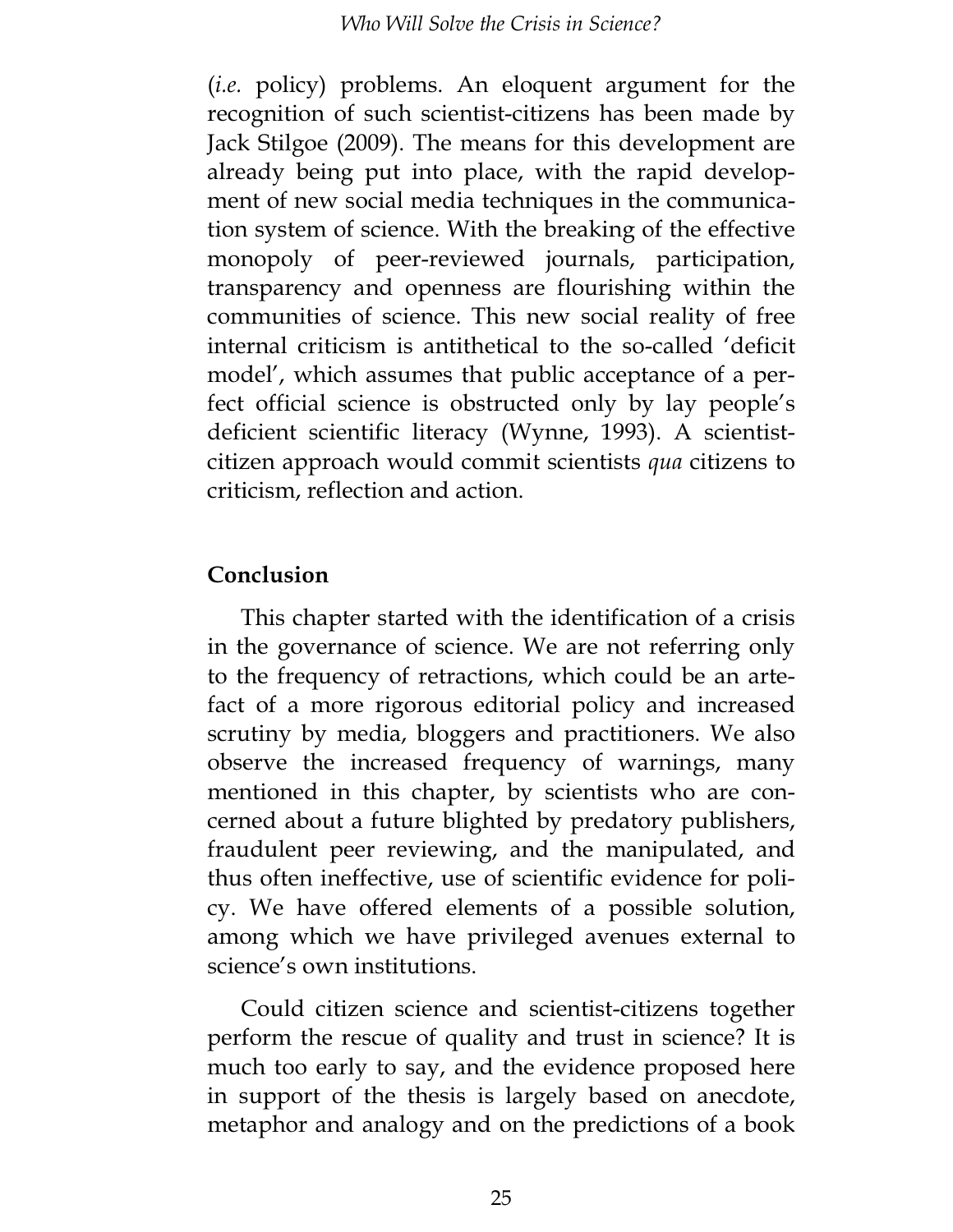that is now more than forty years old (Ravetz, 1971; see also Chapter 3, this volume, for a circumspect view of citizen science). It is clear that action is being taken on many fronts, both in established science and in its new forms of practice. The restoration of quality in science, and the preservation of trust, will not be accomplished by 'scientific' means alone. We are therefore facing one of the greatest challenges for science of our times.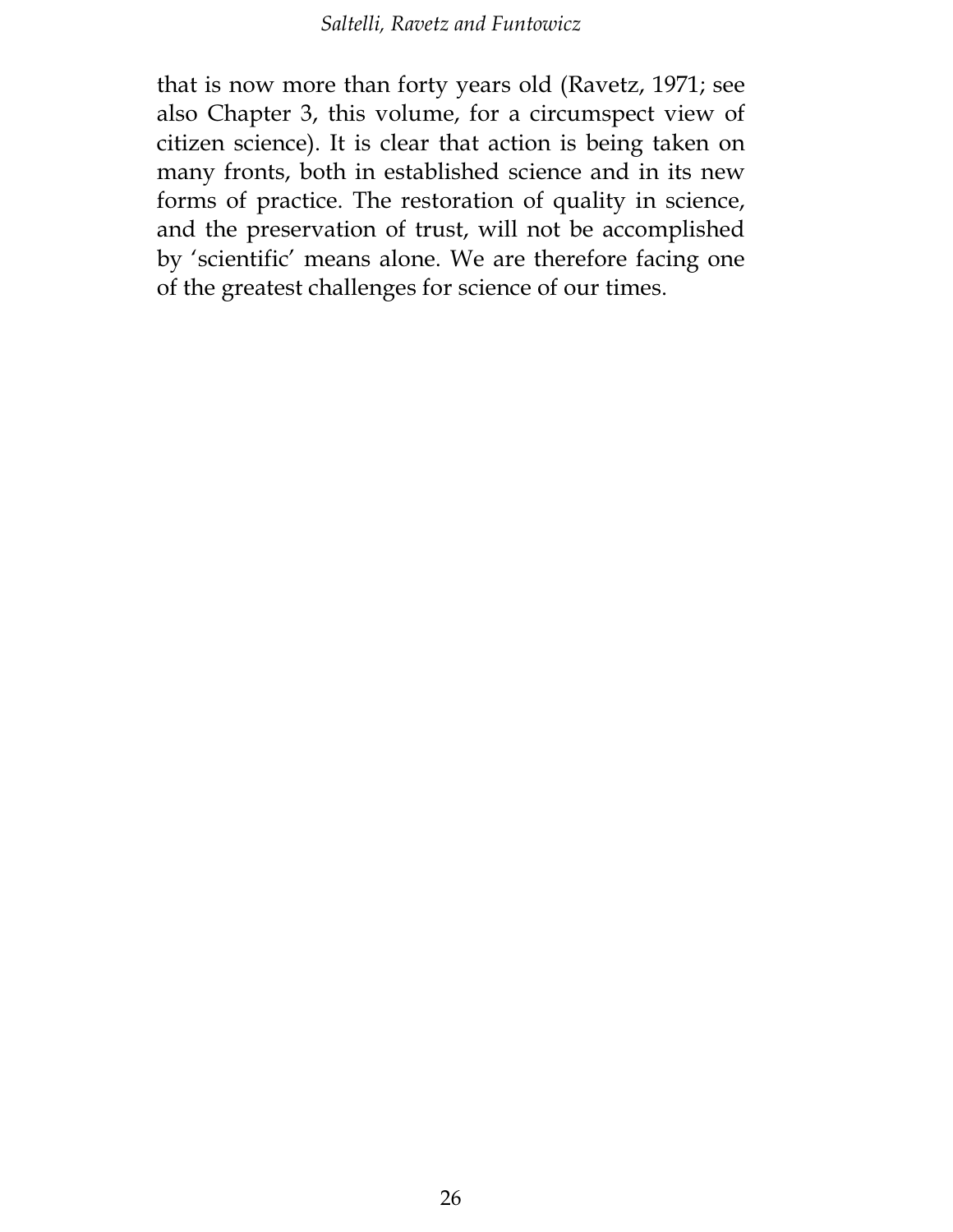### **References**

Ashwanden, C., 2015. "Science isn't broken. It's just a hell of a lot harder than we give it credit for". FiveThirtyEight. http://fivethirtyeight.com/features/science-isnt-broken

Begley, C. G., and Ellis, M. E., 2012. "Drug Development: Raise Standards for Preclinical Cancer Research", *Nature*, 483: 531–533.

Begley, C. G., 2013. "Reproducibility: Six red flags for suspect work", *Nature*, 497: 433–434.

Boyd, I., 2013. "A standard for policy-relevant science. Ian Boyd calls for an auditing process to help policy-makers to navigate research bias", *Nature Comment*, 501: 160, 12 September.

Citizen Science Association, 2015. "Introducing the Data and Metadata Working Group", 12 November. http://citizenscienceassociation.org/2015/11/12/introduc

ing-the-data-and-metadata-working-group/

CMEPSP, 2009 (Commission on the Measurement of Economic Performance and Social Progress),

http://www.insee.fr/fr/publications-etservices/dossiers\_web/stiglitz/doccommission/RAPPORT\_anglais.pdf

- De Solla Price, D. J., 1963. *Little science, big science*. New York: Columbia University Press.
- Deming, W. E., 1986. *Out of the Crisis*. Cambridge, MA: MIT Press.

*Economist*, 2013. "How science goes wrong", 19 October: 11.

*Economist*, 2014. "Combating bad science Metaphysicians. Sloppy researchers beware. A new institute has you in its sights", 15 March.

Feyerabend, P., 2010 (1975). *Against Method*. London: Verso.

Funtowicz, S., 2006. "What is Knowledge Assessment?", in Guimarães Pereira, Â., Guedes Vaz, S. and Tognetti, S. (eds.) *Interfaces between Science and Society*. Sheffield: Greenleaf Publishers.

Funtowicz, S. and Ravetz, J., 1990. *Uncertainty and Quality in Science for Policy*. Dordrecht: Kluwer Academic Publishers.

Funtowicz, S. O. and Ravetz, J. R., 1991. "A New Scientific Methodology for Global Environmental Issues", in Costanza, R. (ed.), *Ecological Economics: The Science and Management*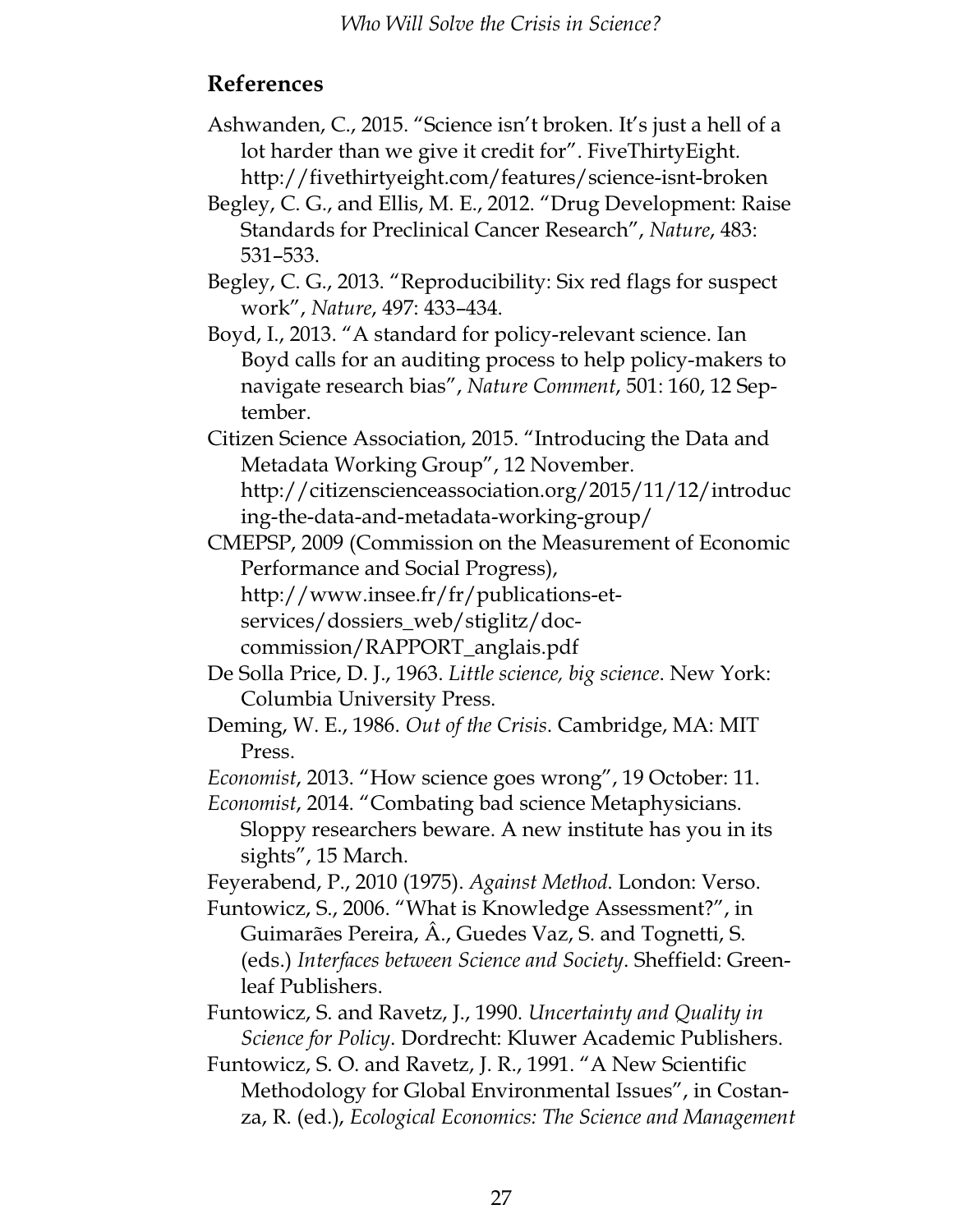*of Sustainability*: 137–152. New York: Columbia University Press.

- Funtowicz, S. O. and Ravetz, J. R., 1992. "Three types of risk assessment and the emergence of postnormal science", in Krimsky, S. and Golding, D. (eds.), *Social Theories of Risk*: 251–273. Westport, CT: Greenwood.
- Funtowicz, S. and Ravetz, J., 1993. "Science for the post-normal age", *Futures*, 31(7): 735-755.
- Funtowicz, S. and Ravetz, J. R., 2015. "Peer Review and Quality Control", Wright, J. D., (ed.), *International Encyclopedia of the Social and Behavioral Sciences,* 2nd edition. Oxford: Elsevier.
- Grundmann, R., 2009. "The role of expertise in governance processes", *Forest Policy and Economics*, 11: 398-403.
- Guimarães Pereira, Â. and Funtowicz, S. (eds.), 2015. *Science, Philosophy and Sustainability: The end of the Cartesian dream*. Routledge series Explorations in Sustainability and Governance. New York: Routledge.
- Horton, R., 2015. "Offline: What is medicine's 5 sigma?", *Lancet*, 385: 1380.
- Hvistendahl, M., 2013. "China's Publication Bazaar", *Science*, 342: 1035-1039.
- Ioannidis, J. P. A., 2005. "Why Most Published Research Findings Are False", *PLoS Medicine*, 2(8): 696-701.
- Ioannidis, J. P., 2014. "How to Make More Published Research True", *PLoS medicine*, 11(10), e1001747.
- Jasanoff, S., 2003. "Technologies of Humility: Citizen Participation in Governing Science", *Minerva*, 41(3): 223-244.
- Jasanoff, S., 2007. "Science & Politics. Technologies of humility", *Nature*, 450: 33.
- Kuhn, T. S., 1962, *The Structure of Scientific Revolutions* (1st ed.). University of Chicago Press.
- *Lancet*, 2015. Editorial: "Rewarding true inquiry and diligence in research", 385: 2121.
- Lane, S. N., Odoni, N., Landström, C., Whatmore, S. J., Ward, N. and Bradley, S., 2011. "Doing flood risk science differently: an experiment in radical scientific method." *Transactions of the Institute of British Geographers*, 36: 15-36.
- Latour, B., 1993. *We Have Never Been Modern*. Cambridge, MA: Harvard University Press. Originally published 1991 as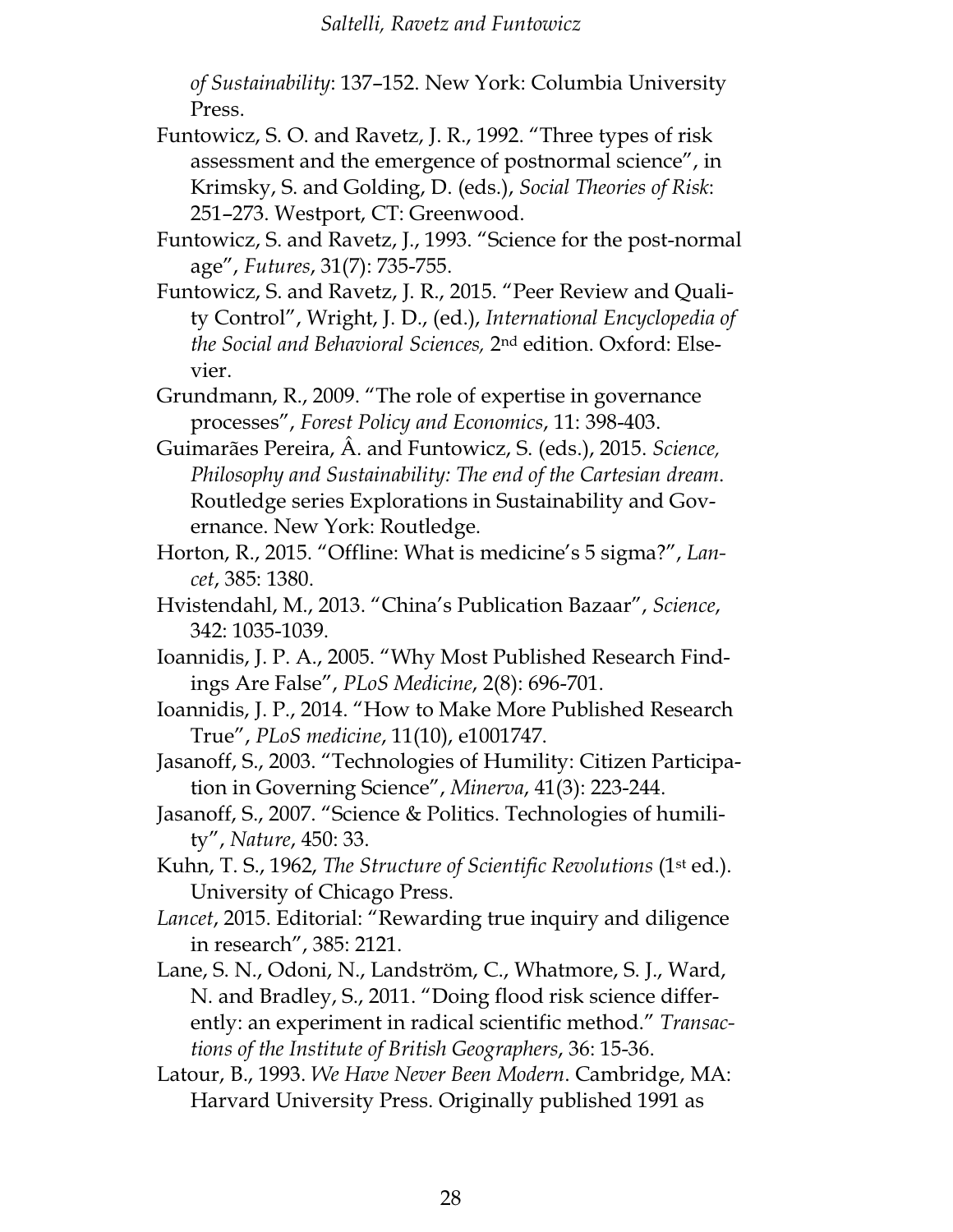*Nous n'avons jamais été modernes*. Paris: Editions La découverte.

- Leek, J. T. and Peng, R. D., 2015. "P values are just the tip of the iceberg", *Nature*, 520: 612.
- Lyotard, J.-F., 1979. *La Condition postmoderne. Rapport sur le savoir*: Chapter 10. Paris: Minuit.
- Macilwain, C., 2015. "The future of science will soon be upon us", *Nature*, 524: 137.
- Matthews, D., 2015. "Secret dossier on research fraud suggests government concern over science", *Times Higher Education*, 3 December.
- McQuillan, D., 2014. "The Countercultural Potential of Citizen Science", *Media and Communication Journal*, 17(6).

- Mirowski, P., 2011. *Science-Mart: Privatizing American Science*. Harvard University Press.
- *Nature Biotechnology*, 2012. "Further Confirmation Needed", Editorial, *Nature Biotechnology*, 30: 806.
- *Nature*, 2015. "Misplaced faith. The public trusts scientists much more than scientists think. But should it?" Editorial, 2 June, *Nature*, 522: 6.

http://www.nature.com/news/misplaced-faith-1.17684

Newman, G., 2015. "9 things to be grateful for about Citizen Science", Monthly Letter from Greg Newman (the CSA board chair) to all CSA members, 12 November. http://citizenscienceassociation.org/2015/11/12/9-thingsto-be-grateful-for-about-citizen-science/

*New York Times*, 2015. "Scientists Who Cheat". Editorial, 1 June.

- Ravetz, J. R., 1971. *Scientific Knowledge and its Social Problems*. Oxford University Press.
- Ravetz, J. R., 2011. "Postnormal Science and the maturing of the structural contradictions of modern European science", *Futures* 43: 142–148.
- Ravetz, J. R. and Funtowicz, S. O., 2015. "Science, New Forms of", in Wright, J. D., (ed.), *International Encyclopedia of the Social and Behavioral Sciences,* 2nd edition, Vol. 21: 248–254. Oxford: Elsevier.
- Ravetz, R. and Saltelli, A., 2015. "Policy: The future of public trust in science", *Nature*, 524: 161.

Millgram, E., 2015. *The Great Endarkenment: Philosophy for an Age of Hyperspecialization*. Oxford University Press.